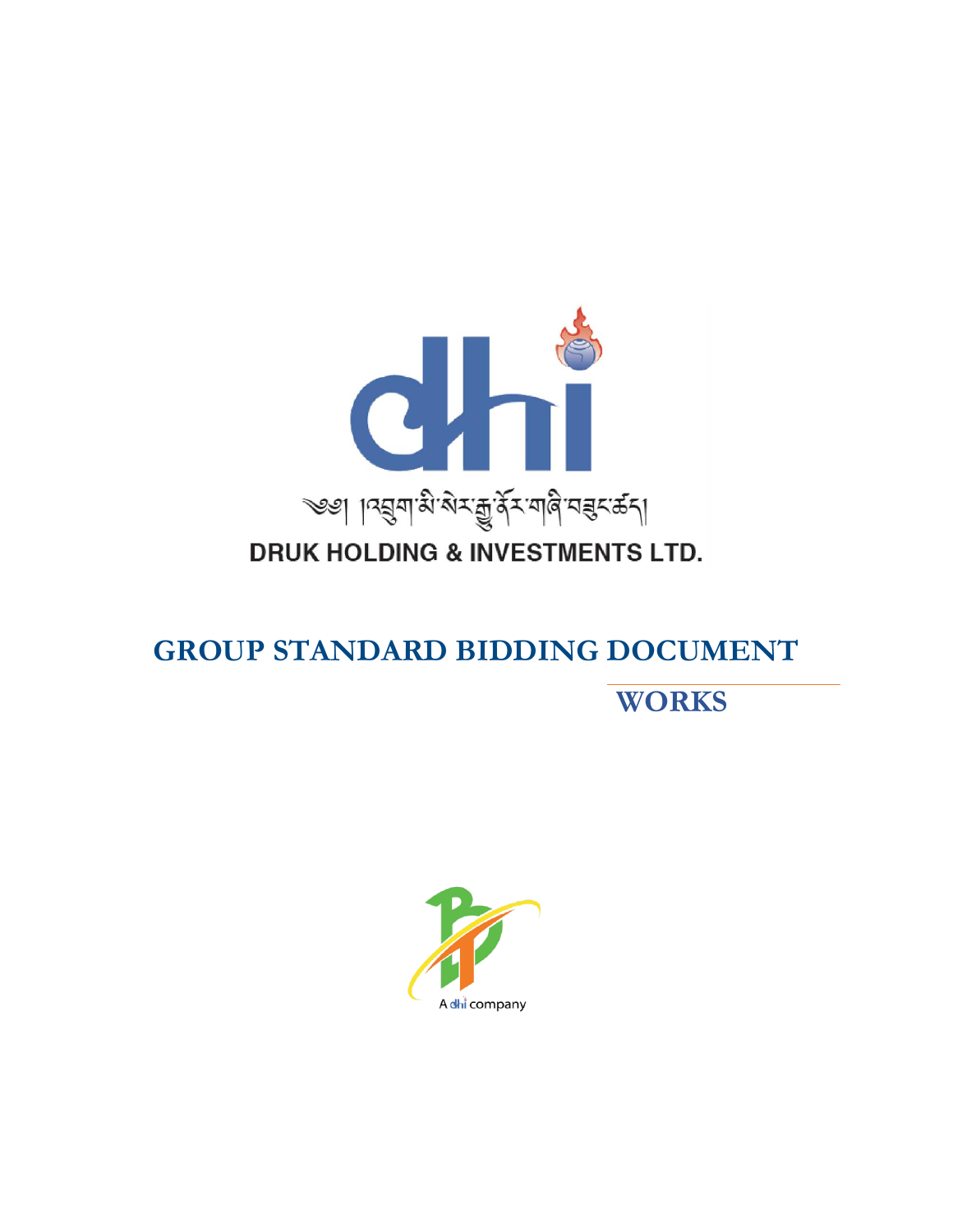**NIT No. TEN22020035** 

Date:22<sup>nd</sup> February 2022

#### **PART I: Notice Inviting Tender**

- **1. Bhutan Telecom Limited** invites eligible bidders to submit your **e-bid** for the Works **"Tower painting at Paro town, ngoba and khangkhu"**
- **2. Bhutan Telecom Limited** would like to inform the interested firms to kindly visit the website **www.tender.bt** for vendor registration and to submit the proposal online.
- **3.** The user manual for vendor registration and bidding process is available on the website www.tender.bt or else can be downloaded from following links:-**User manual for vendor registration-User manual for Bidding process.**
- **4.** SBD Timeline

| NIT No.                            | TFN22020035                                          |
|------------------------------------|------------------------------------------------------|
| <b>Bid Submission &amp; EMD</b>    | On or before $8th$ March 2022 (16:00 hrs)            |
| <b>Submission Date &amp; Time</b>  | <b>Bid should be submitted before EMD submission</b> |
|                                    |                                                      |
| <b>Bid Opening Date &amp; Time</b> | 9th March 2022 (14:00 hrs)                           |
|                                    |                                                      |
| RFP shall be available at          | www.tender.bt                                        |

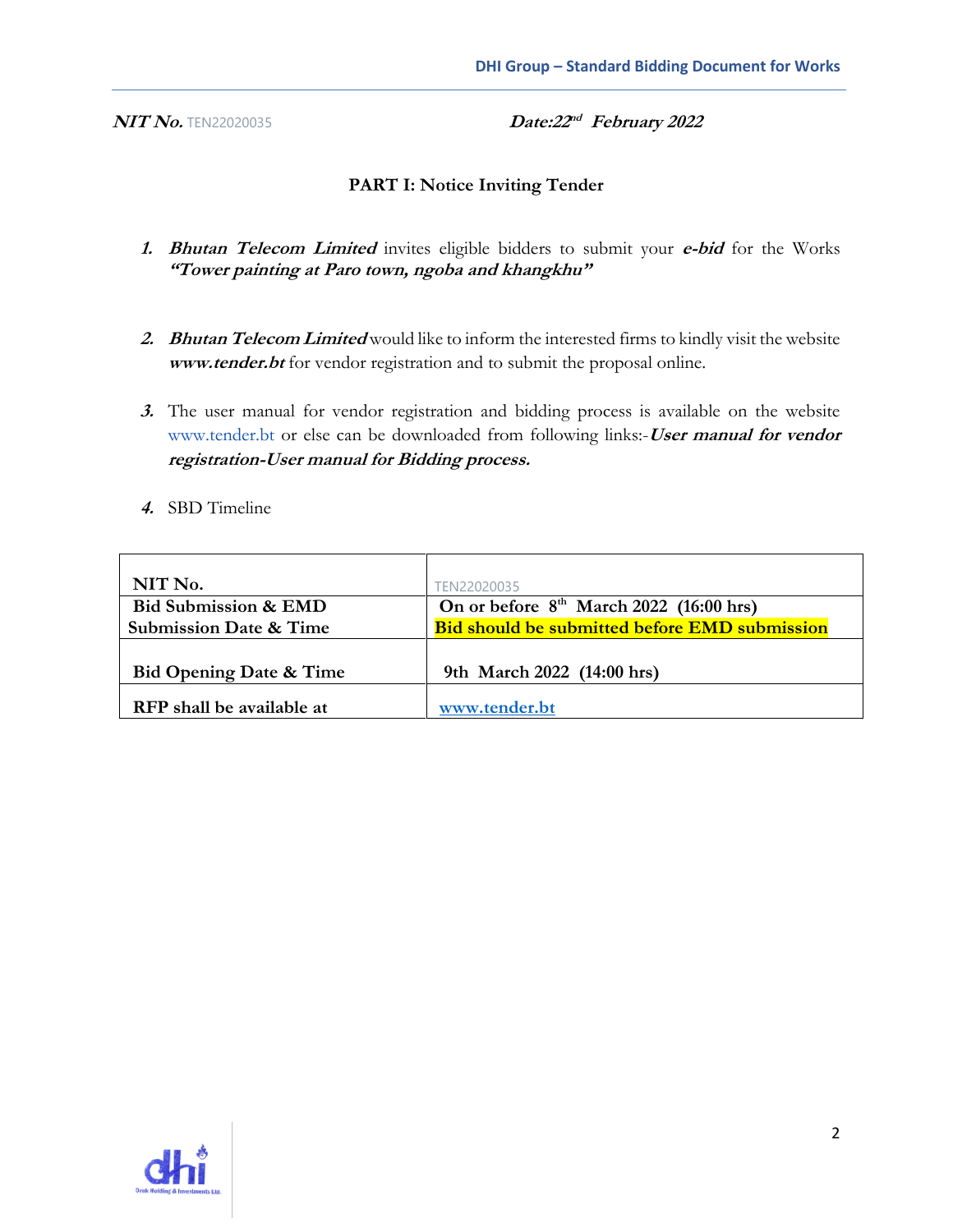#### **PART II: Terms and Conditions of the Contract**

#### **1. Scope of Work**

1.1. The scope of the Works are earth excavation, concreting and finishing works.

#### **2. Clarification to the bidding document**

2.1. Further information can be obtained in writing from **Regional Director, Western Region, Thimphu** not later than **3 days** from the date of bid submission*.*

#### **3. Documents comprising bid**

- 3.1. The bid must comprise the following documents:
	- a) Bid Security if applicable as per DHI procurement manual-Works
	- b) Valid CDB and Trade license
	- c) Tax clearance
	- d) Bill of Quantity
	- e) Drawings and any other relevant documents

#### **4. Bid Price**

4.1. All prices shall be quoted in **Ngultrum.** The quoted price shall be inclusive of taxes, duties and other levies.

#### **5. Bid Validity**

5.1. The bid shall be valid for **90 days** from the date of submission of the bid. In exceptional circumstances, prior to the expiration of the bid validity period, the Employer may solicit the Bidder's consent to an extension of the bid validity period. The request and responses shall be made in writing. A bid valid for a shorter period shall be considered non-responsive.

#### **6. Bid Security**

- 6.1. The bid shall be accompanied by a bid security of **Nu. 00.00(Ng: zero) only** in the form of Cash Warrant/ Unconditional Bank Guarantee/ Banker Cheque/ Demand draft in the name of **Chief Executive Officer**, **Bhutan Telecom Limited**, **Thimphu**, issued by a reputable Financial Institution enforceable in any Banks in Bhutan.
- 6.2 The Bid security shall remain valid for a period of **30 days** beyond the validity period of the Bids, as extended, if applicable
- 6.3 The Bid Security is to be submitted as a part of the Bid in a separate sealed envelope to **Finance & Accounts Division** or to **our nearest Branch Office**within the specified time in Sl. No. 5 under Notice Inviting Tender.

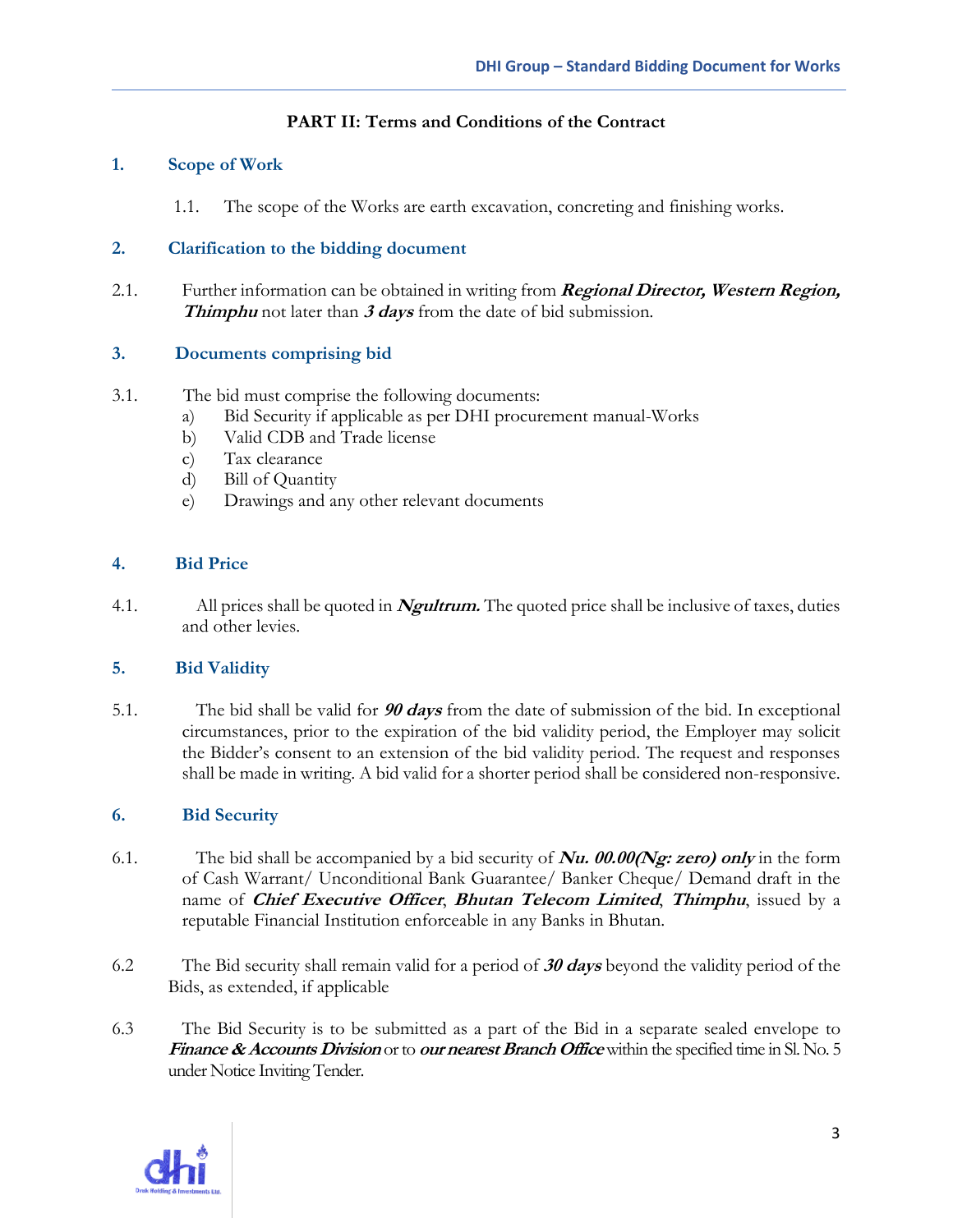- 6.4 . Any Bid not accompanied by bid security of adequate value and validity shall be rejected by Employer as non-responsive.
- 6.5 The bid security shall be forfeited in the following cases:
	- a) If the Bidder withdraws the bid after Bid opening during the period of Bid validity;
	- b) If the Bidder does not accept the correction of the Bid price;
	- c) In the case of a successful bidder, if the bidder fails to sign the Contract or furnish Performance Security within the specified time limit.

#### **7. Submission of Bids**

- 7.1. The bid including all documents should be duly filled, signed and submitted electronically as **e-bid.**
- 7.2. Each bidder shall be permitted to submit only one Bid against a particular NIT. In case a Bidder have submitted separate Bids against the same NIT, such bids shall be rejected.
- 7.3. The Bidder shall submit the bid using the Bid Submission Form prescribed under Form: 1 of Part III. This form must be completed without any alterations to its text, and no substitutes shall be accepted. All blank spaces shall be filled in with the information requested.
- 7.4. A bid in which the Bid Submission Form is not duly filled, signed and/or sealed by the bidder shall be rejected.

#### **8. Submission deadline**

8.1. The deadline for receipt of bid(s) by the Employer is  $S<sup>th</sup>$  **march** 2022 at 16.00 hours.

#### **9. Bid Opening**

9.1. The bid(s) will be opened in the presence of bidders or their representatives who choose to attend on **9/03/2022 at 14.00 hours**. In case due date of the opening of the bid falls on non-working day, the opening of the bid shall be the next working day at the same time.

#### **10. Evaluation of Bid**

- 10.1. Bids determined to be substantially responsive to the technical specifications and commercial conditions will be evaluated by comparison of their quoted prices. In evaluating the bids, the Employer will determine for each bids the evaluated price by adjusting the priced bid by making any correction for any arithmetical errors as follows:
	- i. where there is a discrepancy between amounts in figures and in words, the amount in words will govern;
	- ii. where there is discrepancy between the unit rate and the line item total resulting from multiplying the unit rate by the quantity, the unit rate as quoted shall govern unless in the opinion of the Employer there is an obviously gross misplacement of the decimal

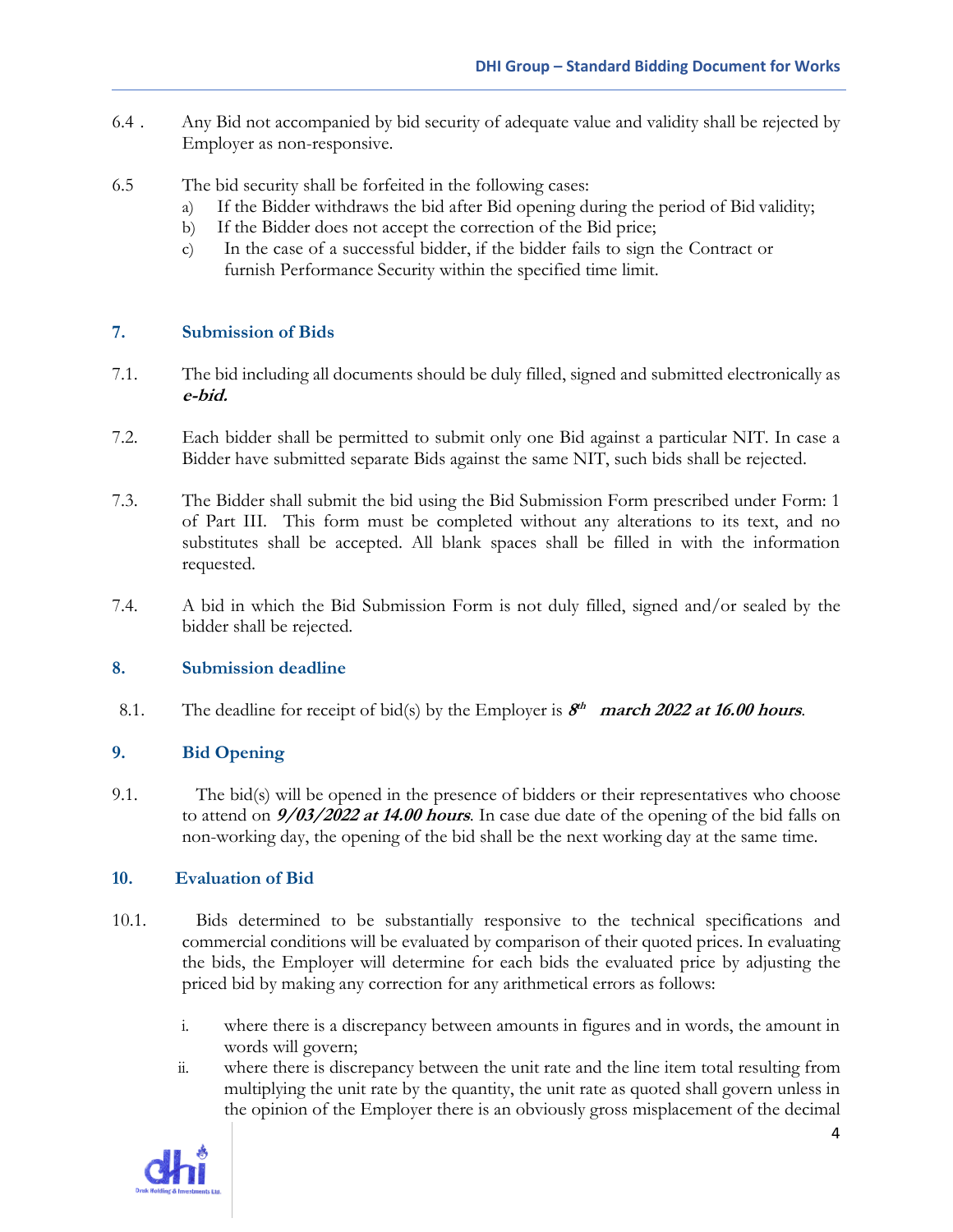point in the unit rate, in which case the line item total as quoted shall govern, and the unit rate shall be corrected.

10.2. To assist in the evaluation, comparison of the Bids, the Employer may, at its discretion, ask any Bidder for a clarification of its Bid. Any clarification submitted by a Bidder that is not in response to a request by the Employer shall not be considered.

#### **11. Employer's Right to Accept Any Bid, and Reject any or All Bids**

11.1. The Employer is not bound to accept the lowest bid and reserves the right to accept or reject any or all the bids without assigning any reason whatsoever.

#### **12. Award of Contract**

12.1. The Employer shall award the Contract to the Bidder whose offer has been determined to be the lowest evaluated Bid. The Employer shall issue Notification of Award to the successful Bidder. Until a formal Contract is prepared and executed, the Notification of Award shall constitute a binding Contract.

#### **13. Performance Security**

13.1. The contractor shall be required to furnish performance security of 10% of the quoted price in the form of cash warrant, demand draft or unconditional Bank Guarantee in the name of **Chief Executive Officer, Bhutan Telecom Limited** issued by a reputable financial institution enforceable in any Banks in Bhutan, which shall be furnished upon issuance of notification of the award. Performance Security shall be valid till the handingtaking over of the works.

#### **14. Variation**

#### 14.1. **Introducing a Change**

- 14.1.1. Employer shall have the right to propose, and subsequently require, that the Project Manager order the Contractor from time to time during the performance of the Contract to make any change, modification, addition/alteration or deletion to, in or from the Works in the form, quantity or quality of the Works or any part thereof (hereinafter called "Change"), provided that such Change falls within the general scope of the Works and does not constitute unrelated work and that it is technically practicable, taking into account both the state of advancement of the Works and the technical compatibility of the Change envisaged with the nature of the Works as specified in the Contract. Such changes shall include but not limited to the following:
	- a. increase or decrease in the quantity of any work included in the Contract;
	- b. omission or substitution of any work;
	- c. change the drawings, designs specifications, character or quality or kind of any work;

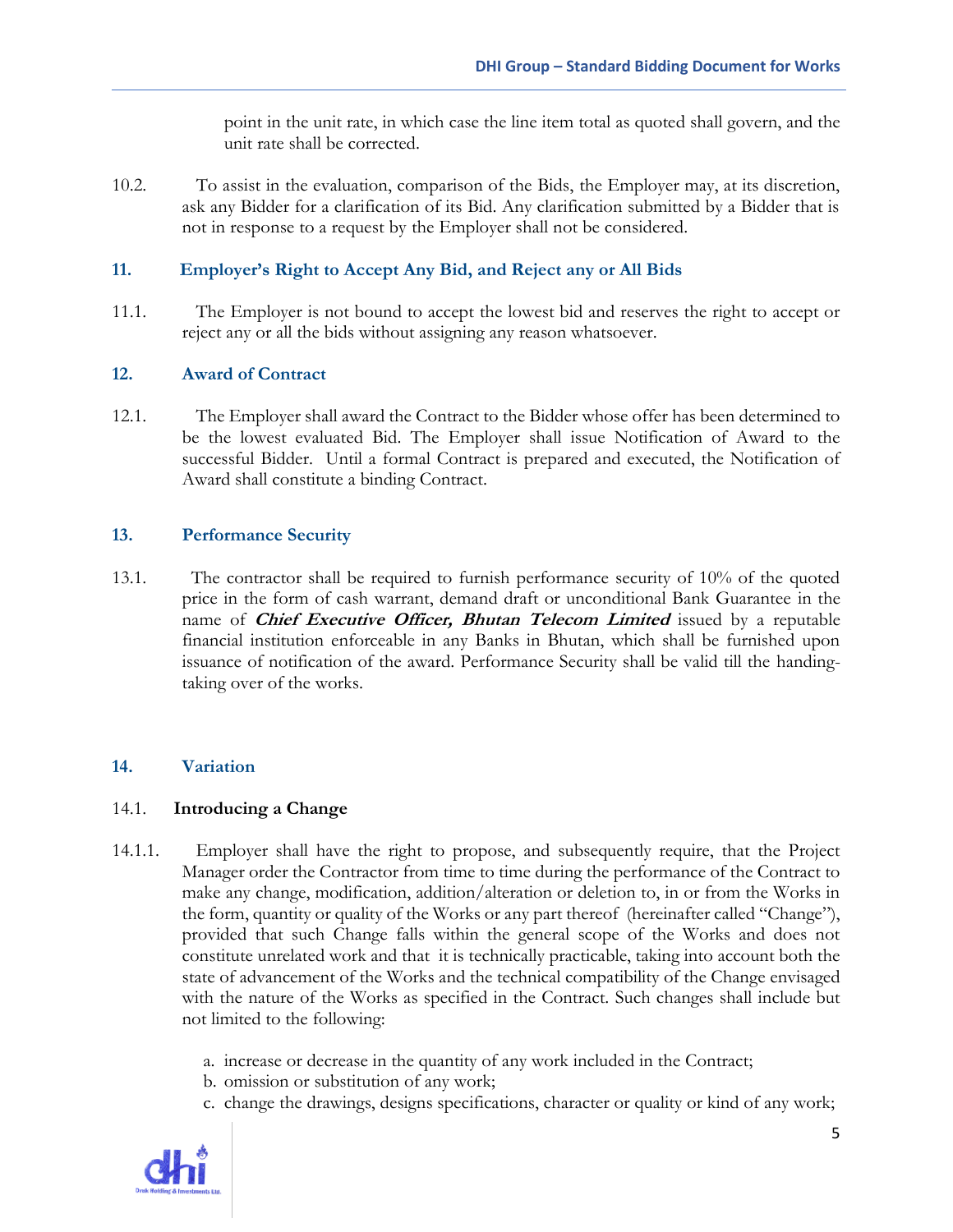- d. change the levels, lines, positions and dimensions of any part of the Works;
- e. execution of additional work of any kind necessary for the completion of the Works;
- f. change in any specified sequence, method or timing of construction of any part of the Works.
- 14.1.2. No such changes shall in any way vitiate or invalidate the Contract. The Contractor shall be bound to carry out the works in accordance with such instructions as may be given to him in writing by the Project Manager. However, the value, if any, of all such Change shall be taken into account in ascertaining the amount of the Contract Price.
- <span id="page-5-0"></span>14.1.3. The Contractor may from time to time during its performance of the Contract propose to Employer (with a copy to the Project Manager) any Change that the Contractor considers necessary or desirable to improve the quality, efficiency or safety of the Works. Employer may at its discretion approve or reject any Change proposed by the Contractor.
- 14.1.4. Notwithstanding **Error! Reference source not found.** and [14.1.3,](#page-5-0) no change made necessary because of any default of the Contractor in the performance of its obligations under the Contract shall be deemed to be a Change, and such change shall not result in any adjustment of the Contract Price or the Time for Completion.
- 14.1.5. The Contractor shall be under obligation to agree for the Changes as may be required during the execution of the Contract as per directions of the Project Manager and execute such changes at the same rates included in the Contract, provided the total effect of such changes does not exceed the limit of plus/minus twenty percent (+-20%) of the Contract Price. Such ceiling will however be applicable only for items of work/supply for which rates are provided in the Contract. Notwithstanding the aforesaid provision, the quantities for individual items, if specified in the Contract, can vary to any extent. No claim for revision of rates for any individual item in the Bill of Quantities shall be admissible irrespective of the extent to which the ordered quantity may get revised (+) or (-) during the actual execution of the Works. For change beyond twenty percent (20%) of the Contract Price, the adjustment in the rates for Bill of Quantity items shall be made as per the variation slab hereunder:

| Variation in value of work   | Increase in payment<br>for minus variation | Decrease in payment for<br>plus variation |
|------------------------------|--------------------------------------------|-------------------------------------------|
| Up to $20\%$                 | Nil                                        | Nil                                       |
| Above $20\%$ & up to $35\%$  | $6.00\%$                                   | $3.00\%$                                  |
| Above $35\%$ & up to $60\%$  | $8.00\%$                                   | $4.00\%$                                  |
| Above $60\%$ & up to $100\%$ | $10.00\%$                                  | $5.00\%$                                  |

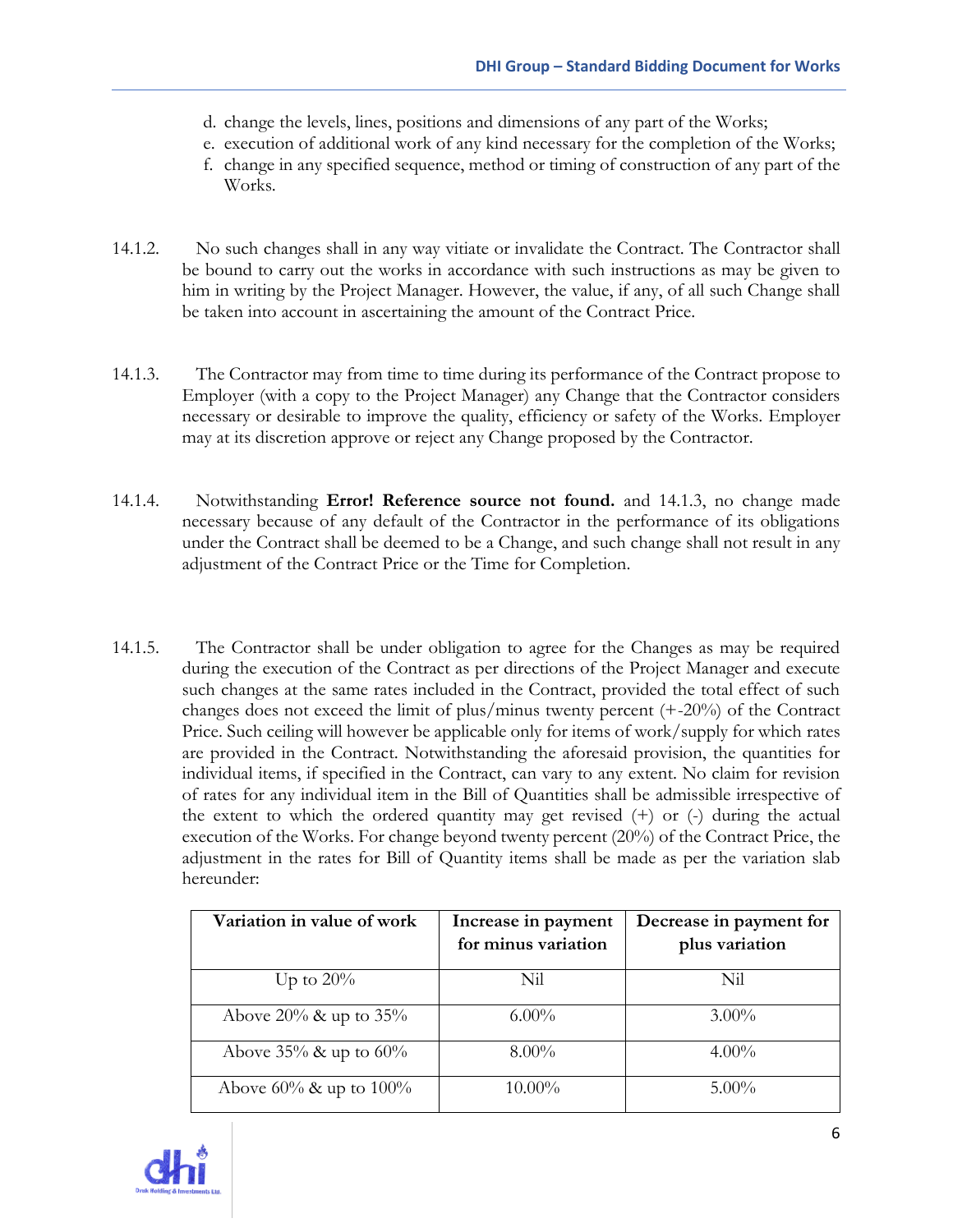| $\sim$ $\sim$<br>$\sim$ T T C<br>м<br>70<br>ADO<br>vv<br>. v | $\overline{\phantom{0}}$ | ഹര<br>и<br>′ Ο |
|--------------------------------------------------------------|--------------------------|----------------|

14.1.6. While working out the value of work for the purpose of variation, the extra items for which new rates have been paid and payment towards price adjustment; and the adjustment towards statutory variations shall not be considered.

#### **15. Work Completion**

15.1. The works and related services shall be completed within **3(three) months** from the date of issuance of Work Order/signing of the contract

#### **16. Extension of time for Completion**

16.1. The time for completion shall be extended, if the Contractor is delayed or impeded in the performance of any of its obligations under the Contract for reasons not attributable to the Contractor. The extension shall be for such period as shall be fair and reasonable in all the circumstances and as shall fairly reflect the delay or impediment sustained by the Contractor.

#### **17. Force Majeure**

- 17.1. "Force Majeure" shall mean any unavoidable event beyond the reasonable control of Employer or of the Contractor, as the case may be, and which has impeded the progress of work unreasonably and shall include, without limitation to the following:
	- a) War, hostilities or warlike operations whether a state of war be declared or not, invasion, act of foreign enemy and civil war;
	- b) Rebellion, terrorism, revolution, sabotage by persons other than the Contractor's personnel, insurrection, mutiny, usurpation of civil or military government, conspiracy, riot, civil commotion and terrorist acts;
	- c) Riot, commotion, disorder, strike or lockout by persons other than the Contractor's personnel;
	- d) Munitions of war, explosive materials, ionizing radiation or contamination by radioactivity, except as may be attributable to the Contractor's use of such munitions, explosives, radiation or radio-activity;
	- e) Confiscation, nationalization, mobilization, commandeering or requisition by or under the order of any government or de jure or de facto authority or ruler or any other act or failure to act of any government authority;
	- f) Embargo, import restriction, port congestion, , industrial dispute, shipwreck, shortage or restriction of power supply, epidemics/pandemic, quarantine and plague;
	- g) Natural catastrophes such as earthquake, hurricane, typhoon, volcanic activity, fire, landslide or flood;
	- h) The physical conditions or artificial obstructions on the Site.

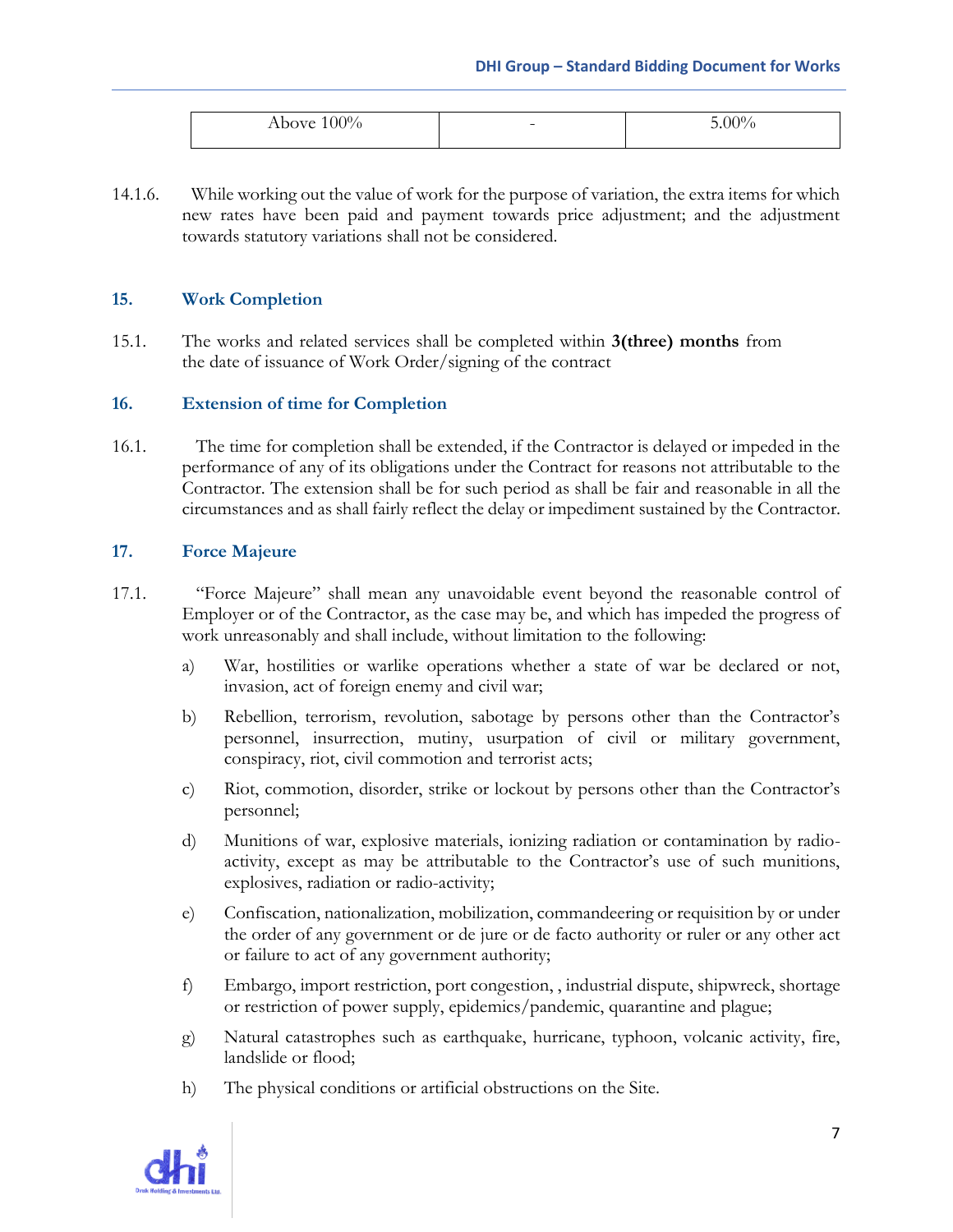17.2. In the event that the Contractor is delayed in performing any of their respective obligations under the Contract, and such delay is caused by force majeure, such delay may be and the period of such delay may be added to the time of performance of the obligation delayed.

#### **18. Liquidated Damage**

18.1. If the Ccontractor fails to complete the work within the period specified in the Contract, the Employer shall deduct liquidated damages at the rate of **0.1% per day** for each day of delay to a maximum of 10% of the Contract price.

#### **19. Payment Terms**

19.1. At the time of release of payment, tax shall be deducted at source (TDS) from the gross amount of bills as per the Income Tax Act of the Bhutan. The Employer shall furnish necessary TDS Certificate to the Bidders, issued by the Department of Revenue & Customs, RGoB.

#### **20. Defect liability Period**

20.1. The defects liability period shall be a period of minimum 6 months.

#### **21. Vendor Performance Management System – NOT APPLICABLE**

- 21.1. The performance of the Contractor shall be assessed as per the Vendor Performance Management System (VPMS) available in the Employer's website or relevant website for the purpose of assessing the performance of the Contractor.
- 21.2. The bidders are required to sign the VPMS Acceptance Form attached as **Form 6** along with the bid. In case the bidder does not agree to sign the VPMS Acceptance Form, the bidder shall be liable for rejection.

#### **22. Termination**

- 22.1. The Employer or the Contractor by giving thirty (30) days written notice of default to the other party, may terminate the Contract in whole or in part if the other party causes a fundamental breach of Contract.
- 22.2. if the Contractor fails to perform any other terms and conditions specified with the Purchase Order/ Contract, or exceeds the maximum amount of Liquidated Damages; and
- 22.3. if the Contractor fails to perform any other obligation(s) under the Purchase Order / Contract, and if the Contractor does not take any remedial action within a period of **specified time** after receipt of a notice of default from the Employer specifying the nature of the default(s)

#### **23. Suspension**

23.1. Project Manager at any time may, by notice to the Contractor, order the Contractor to suspend performance of any or all of its obligations under the Contract. The Contractor

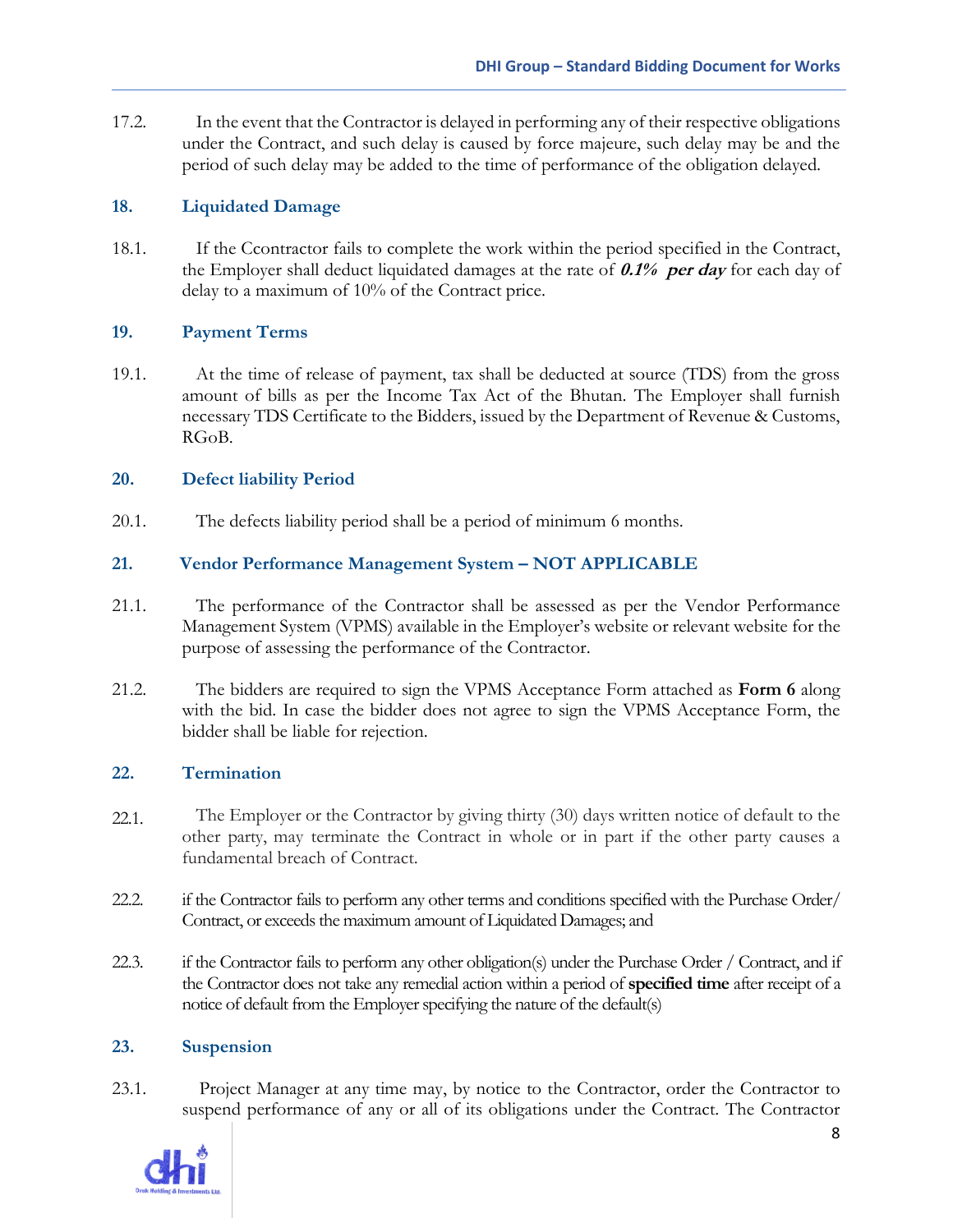shall thereupon suspend performance of such obligation until ordered in writing to resume such performance by the Project Manager. During the period of suspension, the Contractor shall not remove from the site any equipment, material or any part of the works or any Contractor's Equipment, without the prior written consent of Employer.F

#### **24. Governing Law**

24.1. The Contract/Purchase Order shall be governed by and interpreted in accordance with the Laws of Bhutan.

#### **25. Dispute Resolution**

25.1. All disputes arising in connection with the present Contract shall be resolved through arbitration in accordance with the rules and procedures of the Alternate Dispute Resolution Act 2013.

#### **PART III- FORMS**

#### **Form 1: Bid Submission Form**

*Date:*

NIT No. …….……... and Title of Contract……………………………………………………...

To:

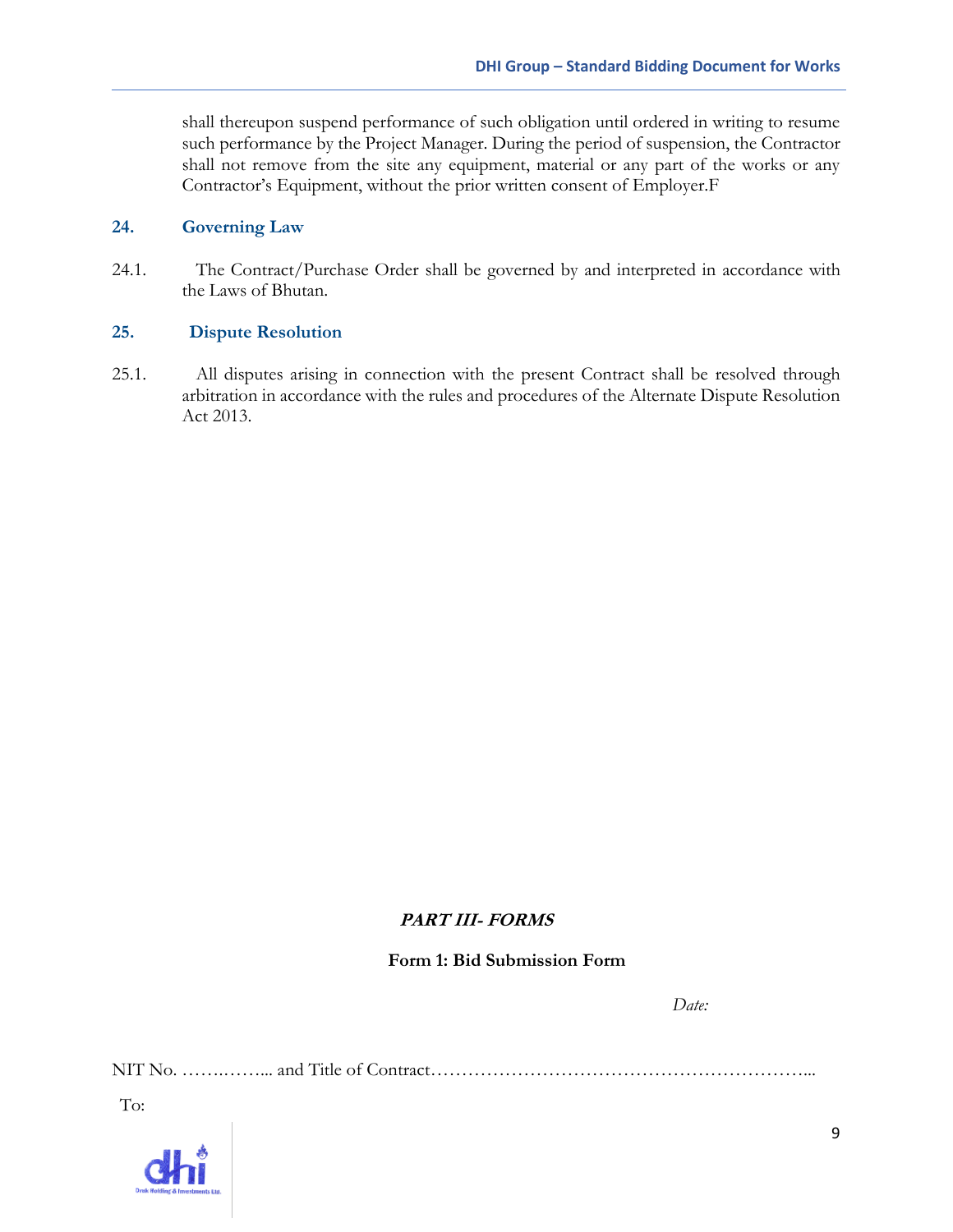…………………………………………… ………………………….……., Employer

[*Address*]

We, the undersigned, declare that:

- *a)* Having examined all the Bidding Documents (with reference ITB 10), including addenda *[insert list]*, we offer to execute the (*name and title of the contract/work*) in accordance with the Conditions of Contract accompanying this Bid for the Contract Price of *BTN………………………. (In figures), Ngultrums…………………………………………………. (In words).*
- *b)* This Bid and your written acceptance of it shall constitute a binding Contract between us. We understand that you are not bound to accept the lowest or any Bid you receive.
- *c)* We hereby confirm that this Bid complies with the Bid validity and Bid Security required by the Bidding Documents and specified in the Bidding Data Sheet.
- *d*) We, including any subcontractors for any part of the Contract, have nationalities from eligible countries in accordance with ITB Clause 7;
- *e)* We have no conflict of interest in accordance with ITB sub clause 5.2;
- *f)* Our firm, its affiliates or subsidiaries—including any subcontractors for any part of the Contract—has not been declared ineligible under the laws or official regulations of Bhutan, in accordance with ITB Clause 6 and other relevant clauses.
- *g)* Commissions or gratuities, if any, paid or to be paid by us to agents relating to this Bid, and to contract execution if we are awarded the contract, are listed below:

| Name & address of agent | Amount & Currency | Purpose of commission or<br>gratuity |
|-------------------------|-------------------|--------------------------------------|
|                         |                   |                                      |

*\* If none, please state none*

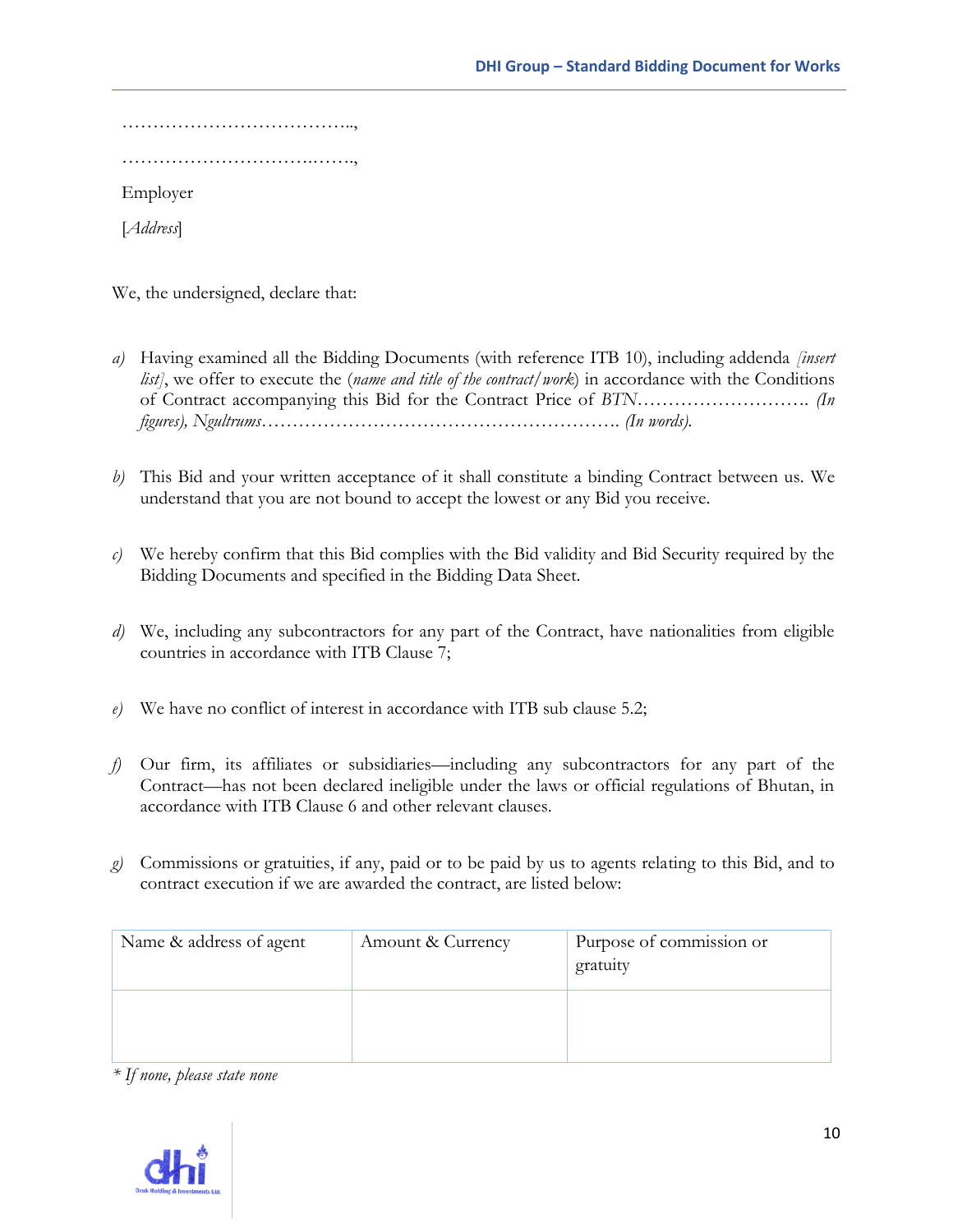- h) Our duly executed Integrity Pact Statement is attached herewith.
- j) We accept the vendor performance management system.

Name and title of signatory: …………………………………………

Name of Bidder: \_\_\_\_\_\_\_\_\_\_\_\_\_\_\_\_\_\_\_\_\_\_\_\_\_\_\_\_\_\_\_\_\_\_

Address: ………………………………………………………………….

#### **Form 2: Bid Security (Bank Guarantee)**

Bank Guarantee No. ........................

Date..................................................

To

[Employer's Name and Address]

Dear Sir/ Madam,

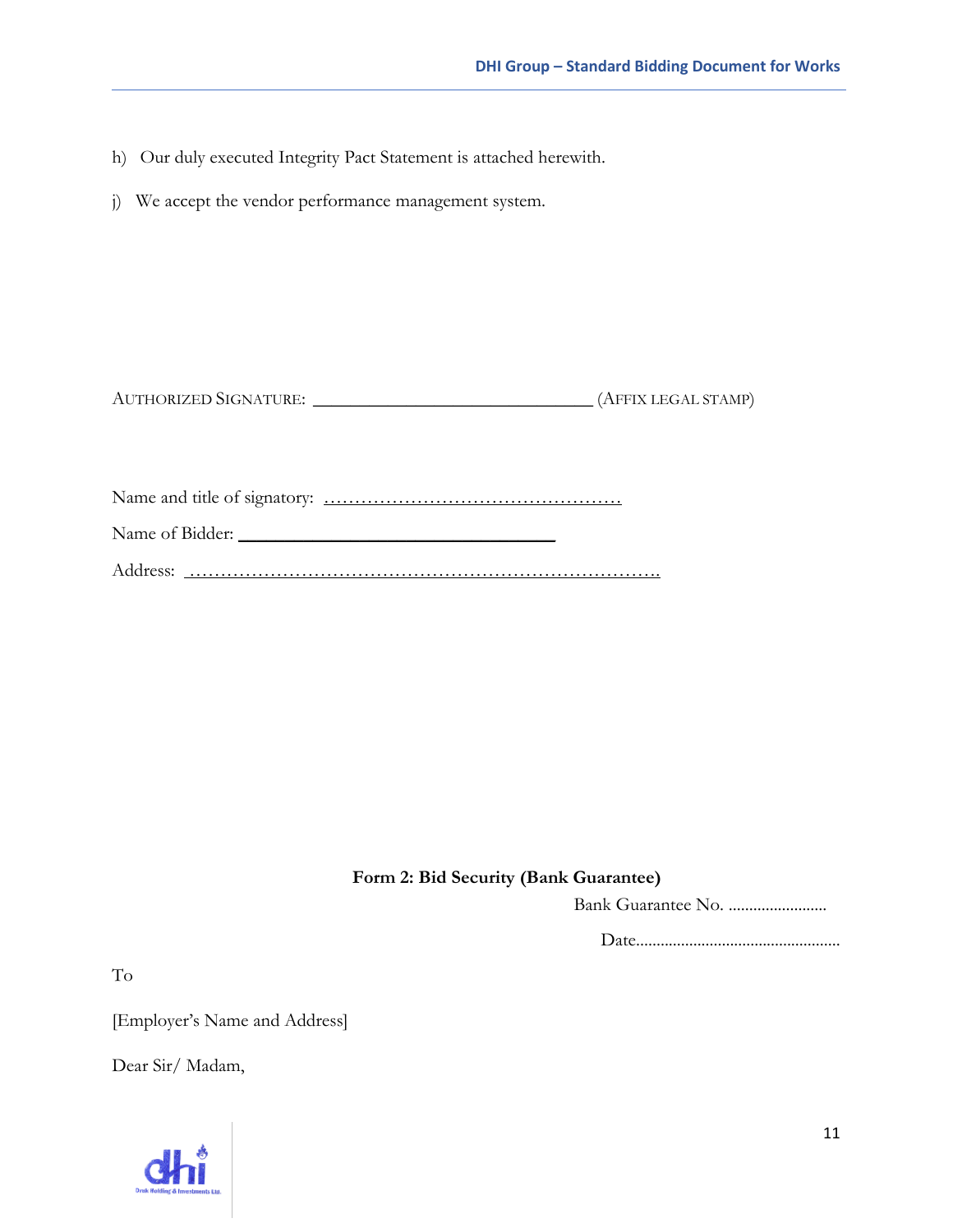As an unconditional and irrevocable bank guarantee against Bid Security for an amount of .............[*insert currency and amount in words and figures\*]* ....................... valid up to...............*[insert date@]* ..................is required to be submitted by the Bidder as a condition precedent to participating in the said Tender which amount is liable to be forfeited on the happening of any of the events mentioned in the Bidding Document.

We, the ........................................... *[Name & address of the Bank]* ....................................... having our Head Office at ........................... (#) ...................... guarantee and undertake to pay immediately on demand by the Employer or its authorized representative, the amount of .....................*[insert currency and amount in words and figures*\**]* ..................... without any reservation, protest, demand and recourse. Any such demand made by Employer shall be conclusive and binding on us irrespective of any dispute or difference raised by the Bidder.

This Guarantee shall be irrevocable and shall remain valid up to  $\ldots$  $\ldots$  $\ldots$  $\ldots$  $\ldots$  $\ldots$ . If any further extension of this guarantee is required, the same shall be extended to such required period on receiving instructions from M/s...................... *[Bidder's Name]* ....................... on whose behalf this guarantee is issued.

All rights of Employer under this Guarantee shall be forfeited and the Bank shall be relieved and discharged from all liabilities there under unless a demand or claim is lodged by Employer under this Guarantee against the Bank within thirty (30) days from the above-mentioned expiry date of validity or, from that of the extended date.

In witness where of the Bank, through its authorized officer, has set its hand and stamp on this............................day of................................20..........at.........

#### WITNESSES: SIGNATURE OF AUTHORIZED SIGNATORY OF THE BANK

| -1.         | 1.          |
|-------------|-------------|
|             | .           |
| (Signature) | (Signature) |
|             |             |
| (Name)      | (Name)      |
|             |             |

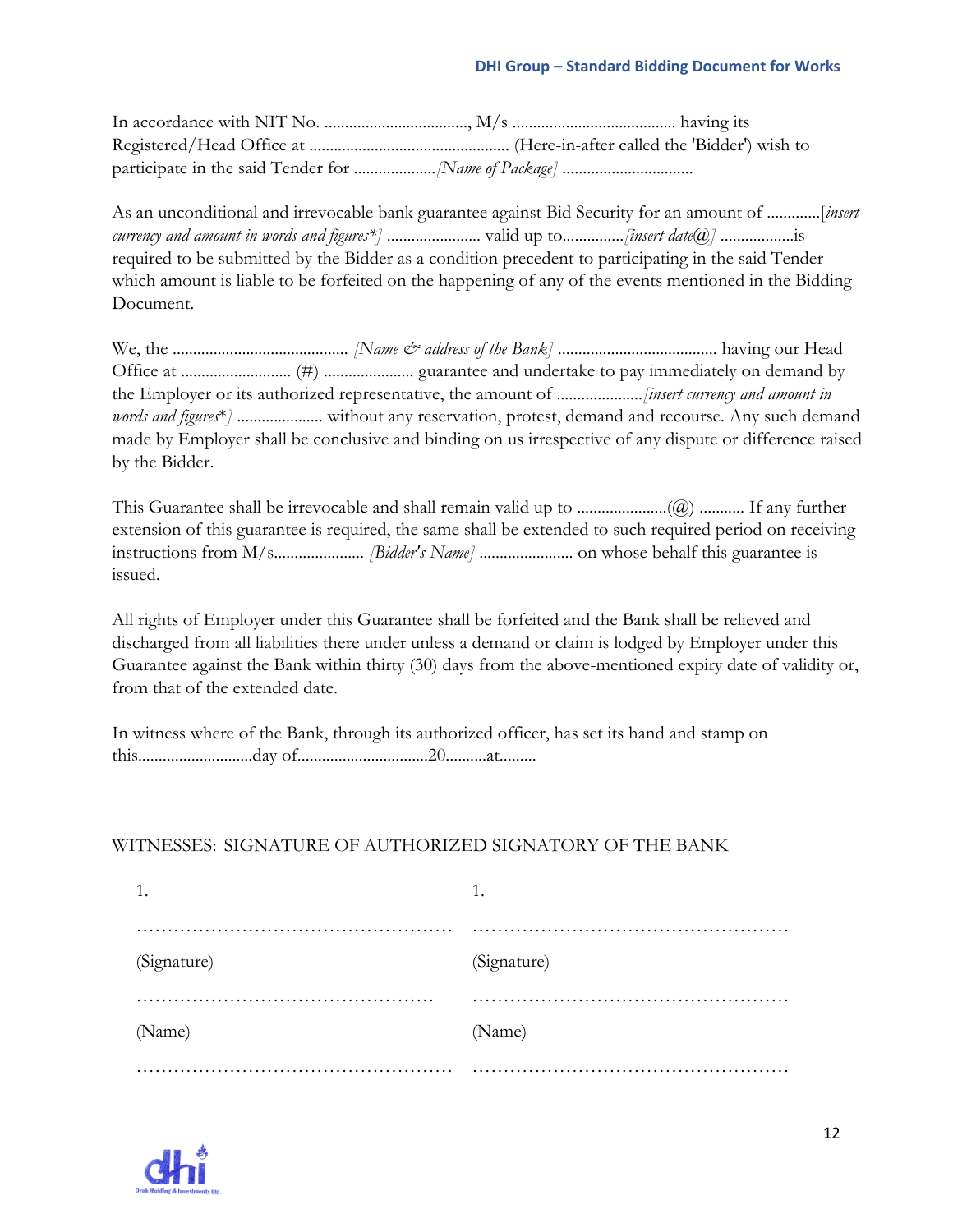| (Official Address) |                                                                          | (Designation)                                                                                   |
|--------------------|--------------------------------------------------------------------------|-------------------------------------------------------------------------------------------------|
|                    |                                                                          | Authorized vide                                                                                 |
|                    |                                                                          | Power of Attorney No                                                                            |
|                    |                                                                          |                                                                                                 |
| 2.                 |                                                                          | 2.                                                                                              |
| (Signature)        |                                                                          | (Signature)                                                                                     |
| (Name)             |                                                                          | (Name)                                                                                          |
| (Official Address) |                                                                          | (Designation)                                                                                   |
|                    |                                                                          | Authorized vide                                                                                 |
|                    |                                                                          | Power of Attorney No                                                                            |
|                    |                                                                          |                                                                                                 |
| Note:              | $(*)$ Shall be as specified in the BDS.                                  |                                                                                                 |
|                    | $(Q)$ The Bid security shall be valid till the date as specified in BDS. |                                                                                                 |
|                    |                                                                          | (#) Complete mailing address of the Head Office and issuing branch of the Bank to be given with |

### **Form 3: Bank Guarantee for Contract Performance Security**

*[To be provided on the relevant legal document, as per applicable law, in the country of execution]*

*fax no./telephone no. of the contact person*

Bank Guarantee No. ........................

Date..................................................

To

[Employer's Address]

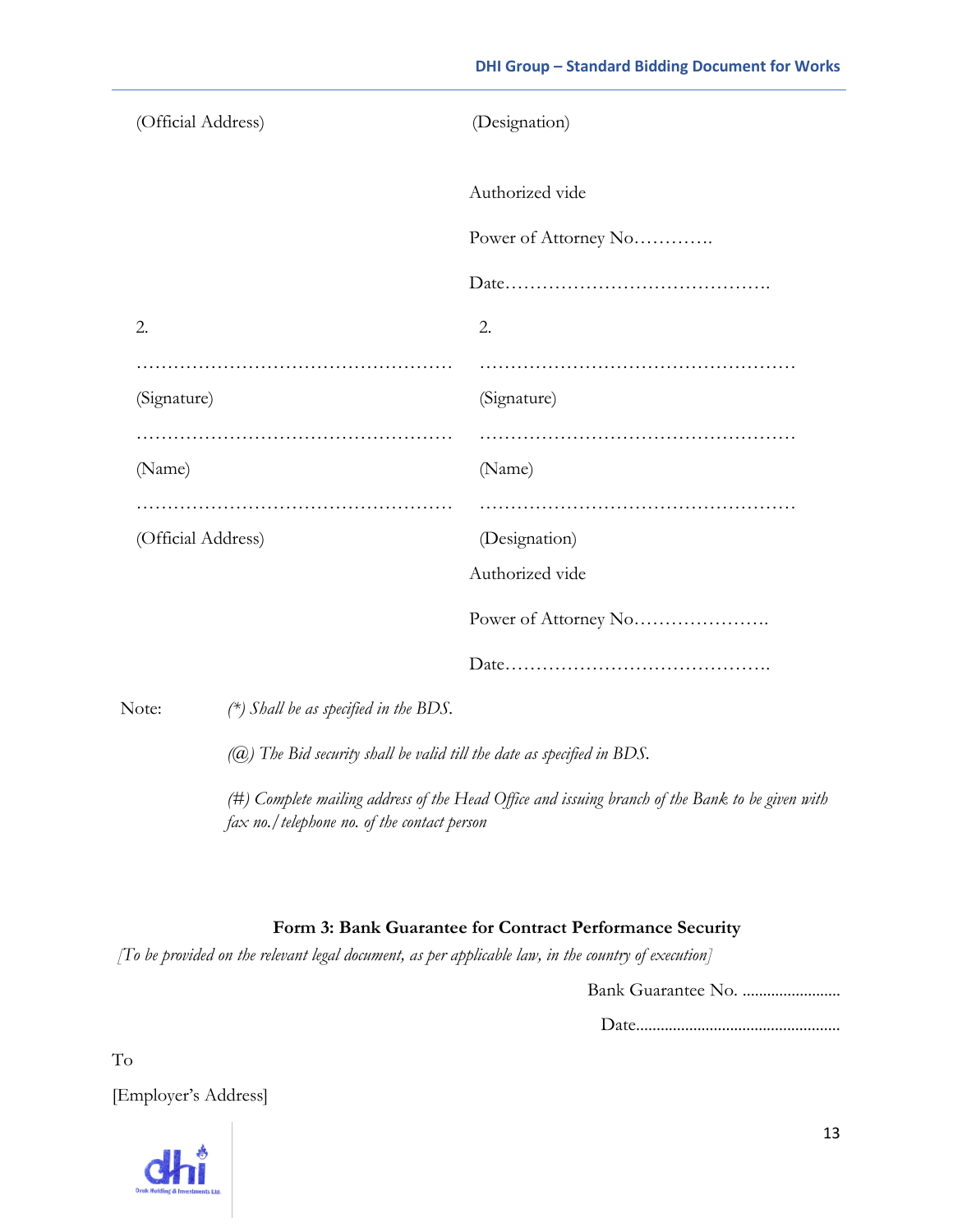Dear Sir/Madam,

In consideration of Employer's name (hereinafter referred to as Employer which expression shall unless repugnant to the context or meaning thereof include its successors, administrators and assigns) having awarded to M/s …………… with its Registered/Head Office at ……………………………(hereinafter referred to as the 'Contractor' which expression shall unless repugnant to the context or meaning thereof, include its successors, administrators, executors and assigns), a Contract by issue of Letter of Award No………….. dated ………... valued at .............*[amount of foreign currency in words], [amount in figures], and [amount of local currency in words], [amount in figures]* .............., for ……………………... *(Insert Scope of Contract)* ………… and the Contractor having agreed to provide a Contract Performance Guarantee for the faithful performance of the entire Contract equivalent to ten percent (10%) of the said value of the Contract to Employer.

We …………... *(insert Name and Address of the bank issuing the Guarantee)* …………. having its Head Office at ……………………... hereinafter referred to as the 'Bank' which expression shall, unless repugnant to the context or meaning thereof include its successors, administrators, executors and assigns), do hereby guarantee and undertake to pay Employer, on demand any and all monies payable by the Contractor to the extent of ……. *[insert amount of the Bank Guarantee and its currency]* ……………... at any time up to ………….@...............(day/month/year) without any demur, reservation, contest recourse or protest and or without any reference to the Contractor. Any such demand made by Employer on the Bank shall be conclusive and binding notwithstanding any difference between Employer and the Contractor or any dispute pending before any Court, Tribunal or any other Authority. The Bank undertakes not to revoke this guarantee during its currency without prior consent of Employer.

Employer shall have the fullest liberty without affecting in any way the liability of the Bank under this guarantee from time to time to extend the time for performance of the Contract by the Contractor. Employer, shall have the fullest liberty, without affecting this guarantee to postpone from time to time the exercise of any powers vested in Employer or of any right which they might have against the Contractor and to exercise the same at any time and any manner, and either to enforce or to forbear to enforce any covenants, contained or implied in the Contract between Employer and the Contractor or any other course of remedy or security available to Employer. The Bank shall not be released of its obligations under these presents by any exercise by Employer of its liberty with reference to the matters aforesaid or any of them or by reason or any other acts of omission or commission on the part of Employer or any other indulgence shown by Employer or by any other matter or thing whatsoever which under the law would but for these provisions have the effect of relieving the Bank.

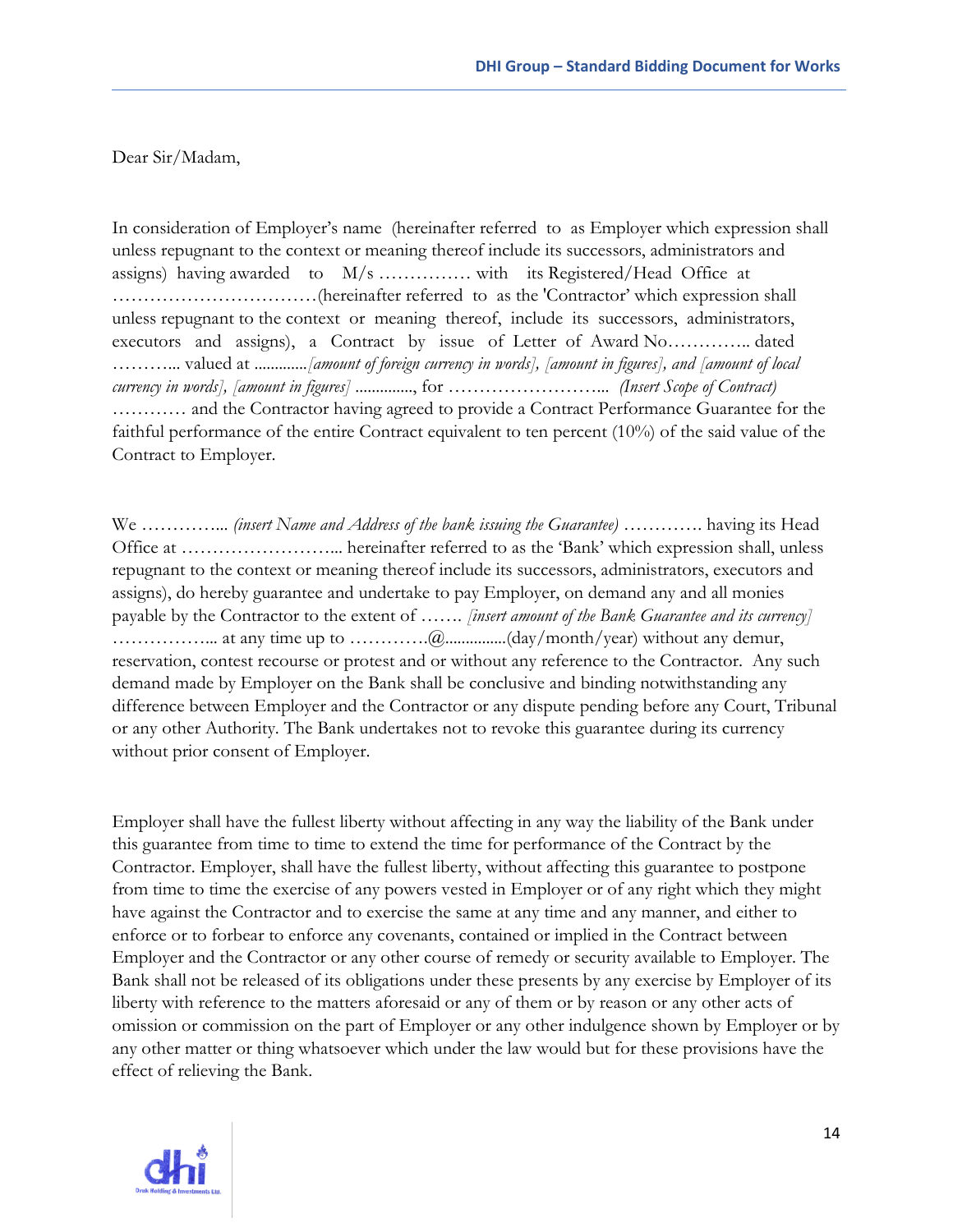The Bank also agrees that Employer at its option shall be entitled to enforce this guarantee against the Bank as a Principal debtor, in the first instance without proceeding against the Contractor and notwithstanding any security or other guarantee that Employer may have in relation to the Contractor's liabilities.

Notwithstanding anything contained herein above, our liability under this guarantee is restricted to ……………… and shall remain in force up to and including ………………… and shall be extended from time to time for such period, as may be desired by M/s …………………………. on whose behalf this guarantee has been given.

All rights of Employer under this guarantee shall be forfeited and the Bank shall be relieved and discharged from all liabilities after the above-mentioned date or from the extended date.

| Witness:           |                      |
|--------------------|----------------------|
|                    |                      |
| (Signature)        | (Signature)          |
| (Name)             | (Name)               |
| (Official Address) | (Official Address)   |
|                    | Authorized vide      |
|                    | Power of Attorney No |
|                    |                      |

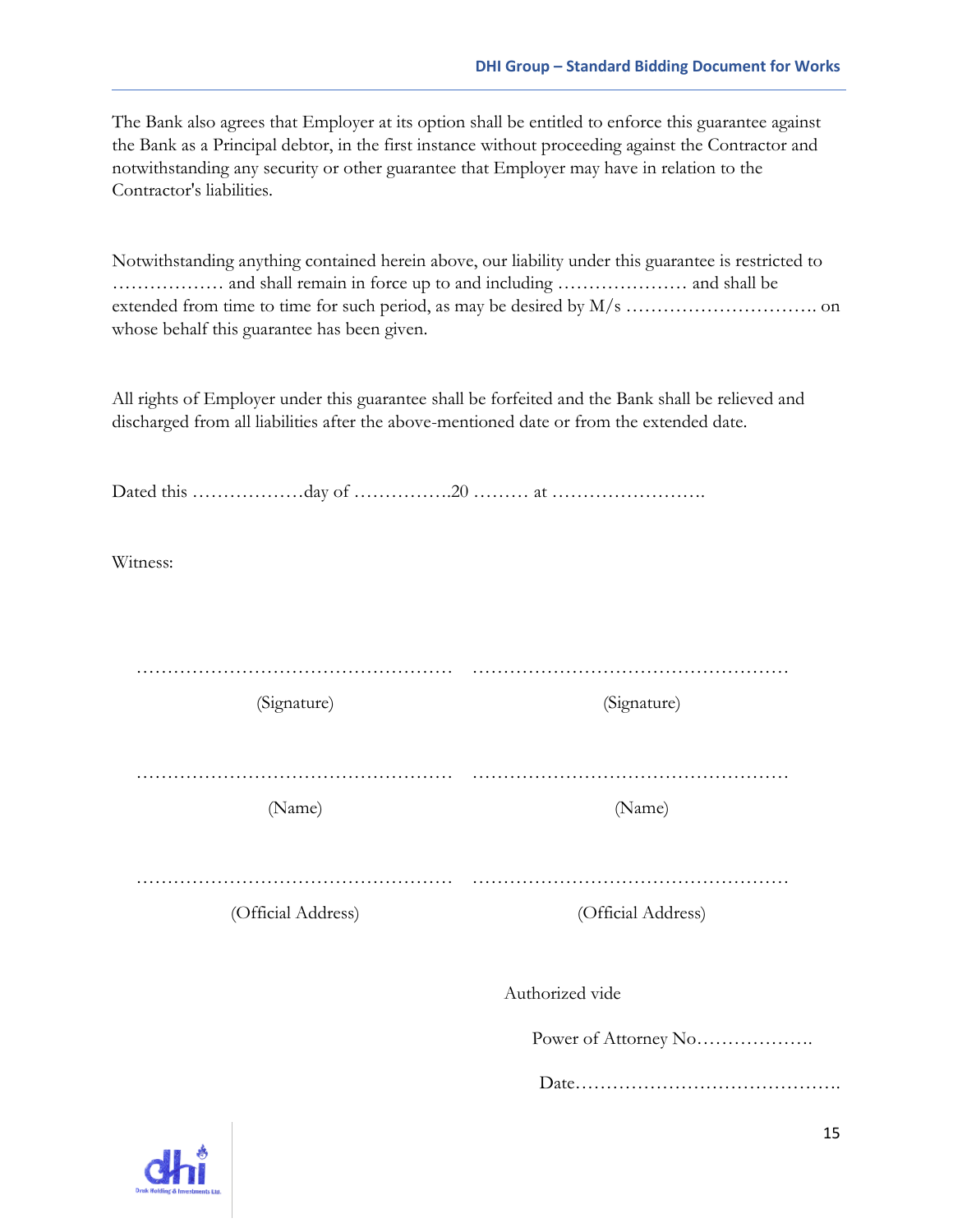| Note: | $(Q)$ ) This date shall be ninety (90) days beyond the scheduled end of Defect Liability<br>Period of the last equipment covered under the Contract |
|-------|-----------------------------------------------------------------------------------------------------------------------------------------------------|
|       | (#) Complete mailing address of the Head Office of the Bank to be given                                                                             |

#### **Form 4: Integrity Pact Statement**

*This agreement should be a part of the tender document, which shall be signed and submitted along with the tender document. The head of the employing agency/or his authorized representative should be the signing authority. For the Bidders, the Bidder himself or his authorized representative must sign the integrity pact (IP). If the winning Bidder had not signed during the submission of the bid; the tender shall be rejected/cancelled*.

#### **INTEGRITY PACT**

1: General

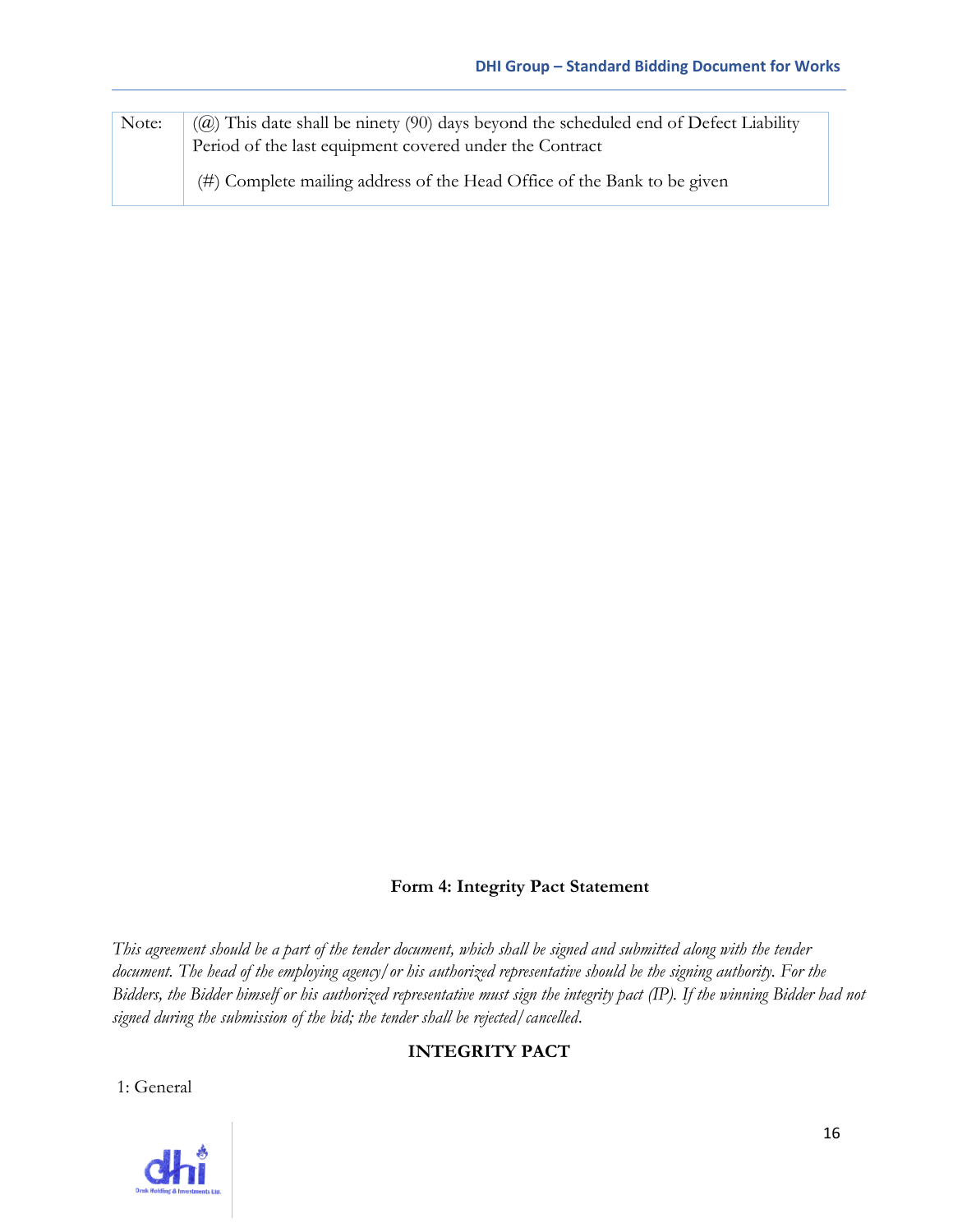Whereas the (*name and designation of the official at Employer*) here in after referred to as the Employer one part, and (Mr.……………………………… representing the (*name of person, the firm/construction Employer*) on the other part (hereafter referred to as the Bidder) here by execute this agreement as follows:

#### 2. Objectives

Now, therefore, the employer and the Bidder agree to enter into this pre-contract agreement, here in after referred to as integrity pact, to avoid all forms of corruption by following a system that is fair, transparent and free from any influence/ unprejudiced dealings prior to, during and subsequent to the currency of the contract to be entered into, with a view to:

- 2.1. Enable the Employer to obtain the desired contract at a reasonable and competitive price in conformity to the defined specifications of the works, goods and services; and
- 2.2 Enable Bidders to abstain from bribing or any corrupt practice in order to secure the contract by providing assurance to them that their competitors shall also refrain from bribing and other corrupt practices and the Employer shall commit to prevent corruption, in any form by their officials by following transparent procedures.
- 3. Commitments of the Employer

The Employer commits itself to the following:

- 3.1. The Employer hereby under takes that no official of the Employer, connected directly or indirectly with the Contract, shall demand, take a promise for or accept, directly or through intermediaries, any bribe, consideration, gift, reward favour or any material or immaterial benefit or any other advantage from the Bidder, either for themselves or for any person, organization or third party related to the Contract in exchange for an advantage in the bidding process, bid evaluation, contracting or implementation process related to the Contract.
- 3.2. The Employer further confirms that its officials have not favored any prospective Bidder in any form that could afford an undue advantage to that particular Bidder during the tendering stage, and shall further treat all Bidders alike.
- 3.3 All the officials of the Employer shall report to the Chief Executive Officer, Employer, any attempted/completed violation of clauses 3.1 and 3.2.
- 3.4 Following report on violation of clauses 3.1 and 3.2 by official (s), through any source, necessary disciplinary proceedings, or any other action as deemed fit, including criminal proceedings may be initiated by the Employer and such a person shall be debarred from further dealings related to the Contract process. In such a case while an enquiry is being conducted by the Employer the proceedings under the Contract would not be stalled.
- 4. Commitments of Bidders

The Bidder commits himself to take all measures necessary to prevent corrupt practices, unfair means and illegal activities during any stage of his bid or during any pre-contract or post-

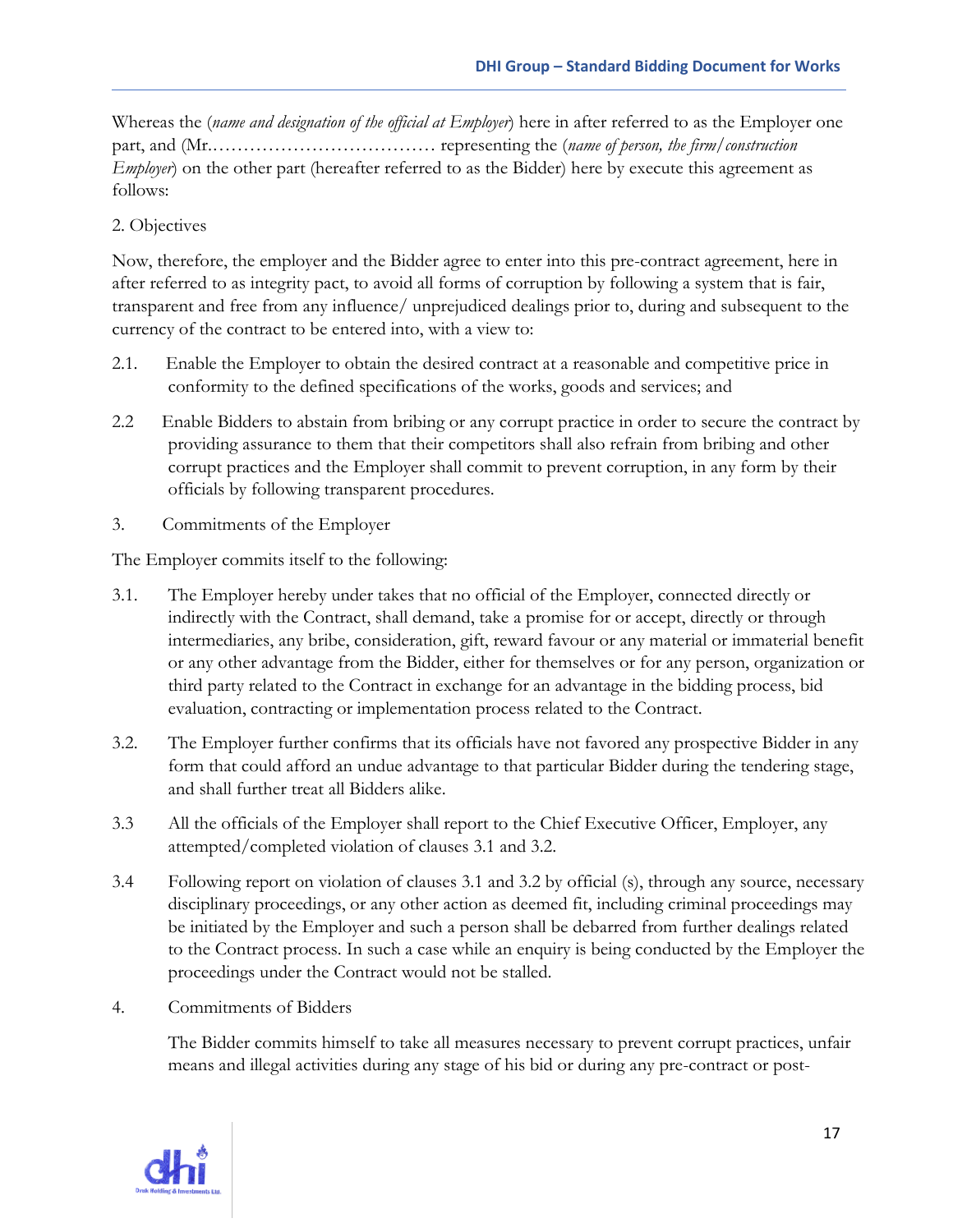contract stage in order to secure the Contract or in furtherance to secure it and in particular commits himself to the following:

- 4.1 The Bidder shall not offer, directly or through intermediaries, any bribe, gift, consideration, reward, favour, commission, fees, brokerage, any materials or immaterial benefit to any official of the Employer, connected directly or indirectly with the bidding process, or to any person, organization or third party related to the contract in exchange for any advantage in the bidding, evaluation, contracting and implementation of the Contract.
- 4.2 The Bidder further undertakes that he has not given, offered or promised to give, directly or indirectly any bribe, gift, consideration, reward, favour, commission, fees, brokerage, any material or immaterial benefit to any official of the Employer or otherwise in procuring the Contract or forbearing to do or having done any act in relation to the obtaining or execution of the Contract or any other contract with the Employer for showing or forbearing to show favour or disfavor to any person in relation to the Contract or any other contract with the Employer.
- 4.3 The Bidder shall not collude with other parties interested in the contract to preclude the competitive bid price, impair the transparency, fairness and progress of the bidding process, bid evaluation, contracting and implementation of the contract.
- 4.4 The Bidder, either while presenting the bid or during pre-contract negotiations or before signing the contract, shall disclose any payments he has made, is committed to or intends to make to officials of the Employer of their family members, agents, brokers or any other intermediaries in connection with the contract and the details of services agreed upon for such payments.
- 4.5 The Bidder shall not enter into any monetary dealings or transaction, directly, with any tender committee member, and if he does so, the Employer shall be entitled forthwith to rescind the Contract and all other contracts with the Bidder.
- 5. Sanctions for Violation

The breach of any aforesaid provisions or providing false information by employers, including manipulation of information by evaluators, shall face administrative charges and penal actions as per the existing relevant rules and laws.

The breach of the Pact or providing false information by the Bidder, or any one employed by him, or acting on his behalf (whether with or without the knowledge of the Bidder), or the commission of any offence by the Bidder, or any one, employed by him, or acting on his behalf, shall be dealt with as per the provisions of the Penal Code of Bhutan, 2004, and the Anti – Corruption Act, 2006.

In the event of a breach, the Employer shall also take all or any one of the following actions, wherever required:

- 5.1 Immediately call off the pre-contract negotiations without giving any compensation to the Bidder. However, the proceedings with the other Bidder(s) would continue.
- 5.2 Immediately cancel the contract, if already awarded/signed, without giving any compensation to the Bidder.

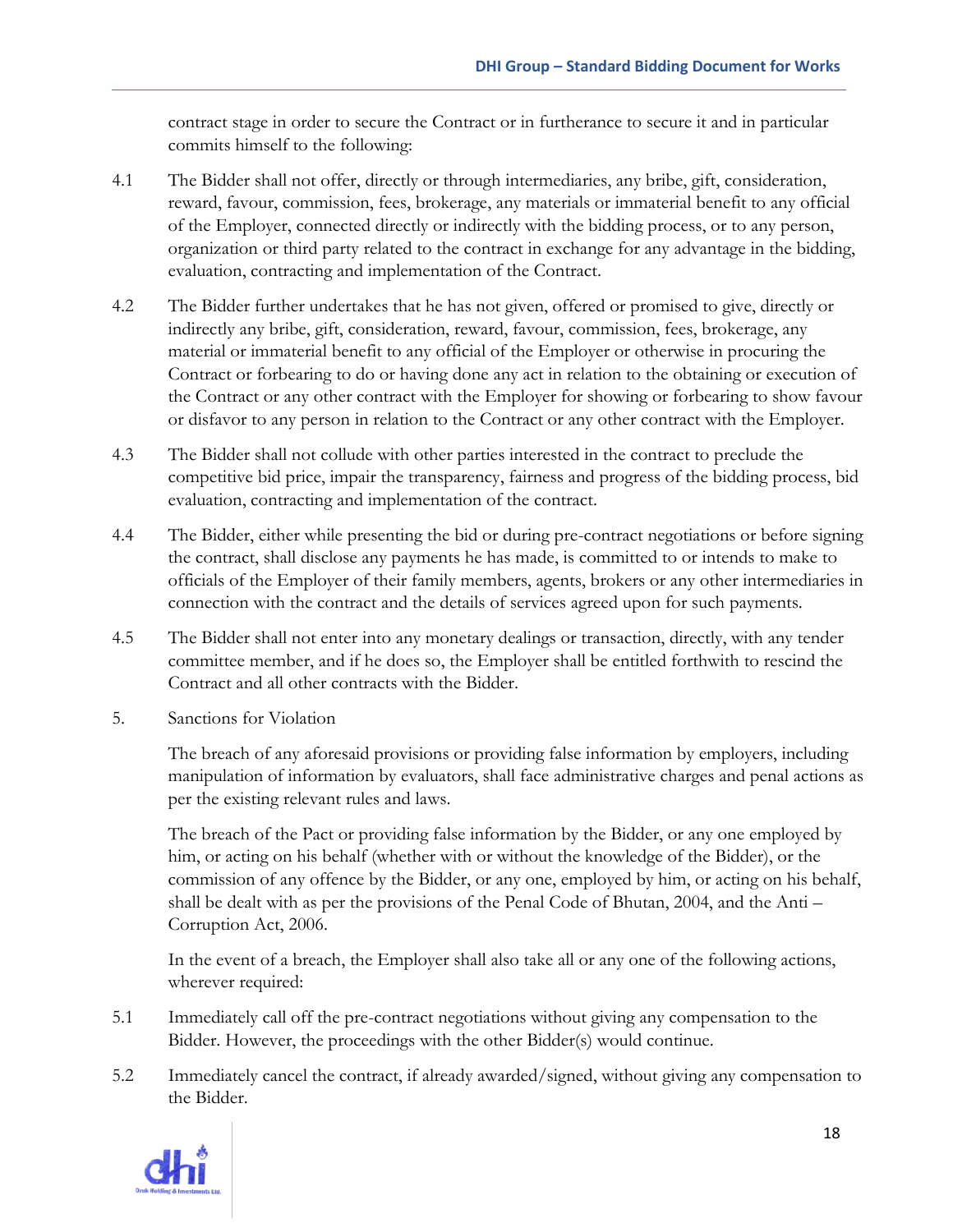- 5.3 Forfeit the Earnest Money/security deposited with the Employer.
- 5.4 Recover all sums already paid to the Bidder.
- 5.5 Encash the advance bank guarantee and performance bond /warranty bond, if furnished by the Bidder, in order to recover the payments, already made by the Employer, along with interest.
- 5.6 Cancel all or any other Contracts with the Bidder.
- 5.7 Debar the Bidder from entering into any bid from the Employer as per the Debarment Rule.
- 6. Examination of Books of Accounts
- 6.1 In case of any allegation of violation of any provisions of this integrity pact or payment of commission, the Employer/authorized persons or relevant agencies shall be entitled to examine the Books of Accounts of the Bidder and the Bidder shall provide necessary information of the relevant financial documents and shall extend all possible help for the purpose of such examination.
- 7. Monitoring and Arbitration
- 7.1 The Employer shall be responsible for monitoring and arbitration of IP as per the procurement rules.
- 8 Legal Actions
- 8.1 The actions stipulated in this integrity pact are without prejudice to any other legal action that may follow in accordance with the provisions of the extant law in force relating to any civil or criminal proceeding as.
- 9. Validity
- 9.1 The validity of this integrity pact shall cover the tender process and extend until the completion of the contract to the satisfaction of both the employer and the Bidder.
- 9.2 Should one or any provision of this pact turn out to be invalid, the remainder of this pact remains valid. In this case, the parties shall strive to come to an agreement to their original intentions.

We, hereby declare that we have read and understood the clauses of this agreement and shall abide by it. Further, the information provided in this agreement is true and correct to the best of our knowledge and belief.

The parties here by sign this Integrity pact at (*name and location of place*) on (*dd/mm/yy*).

……………….. ………………….

EMPLOYER BIDDER

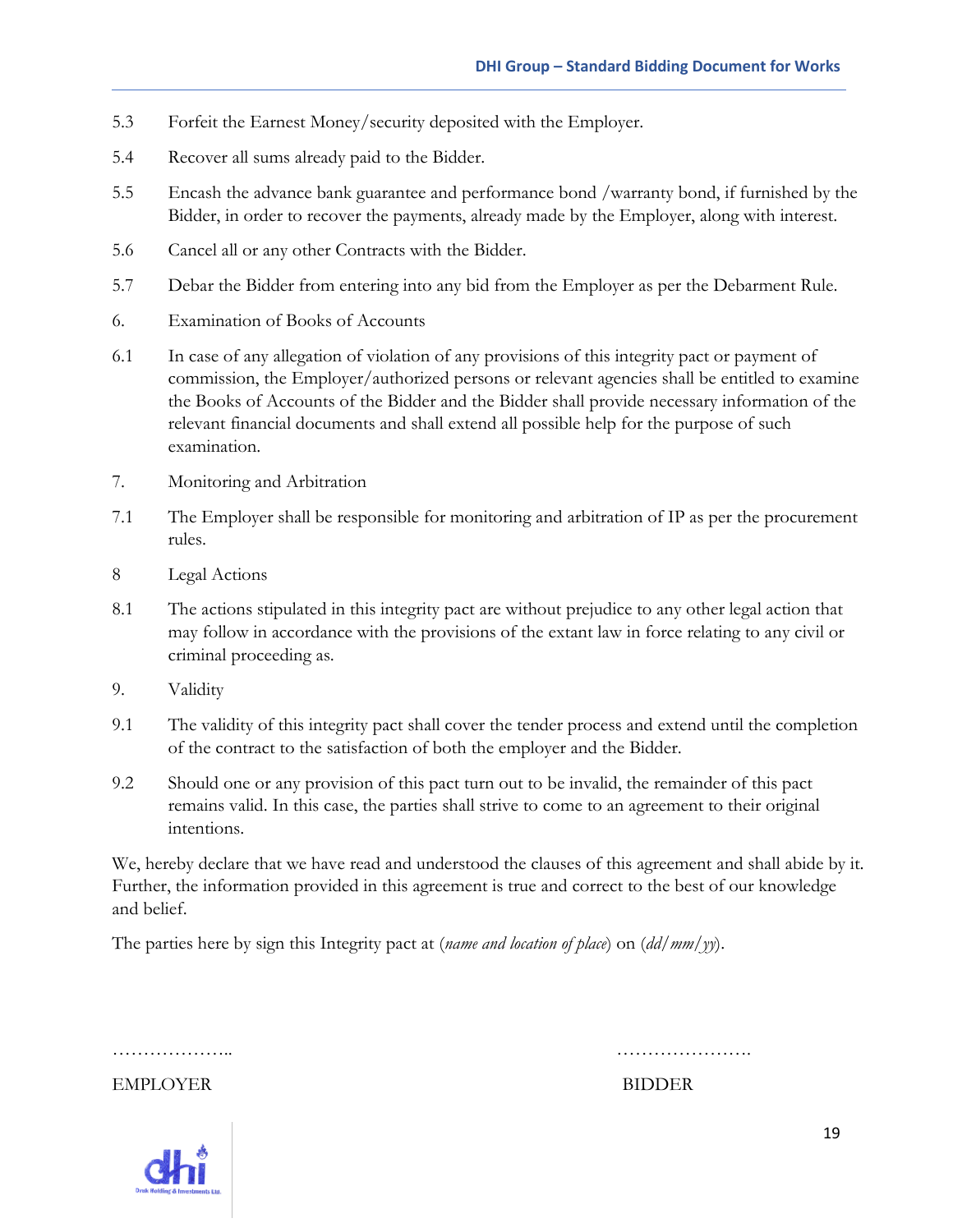**Witness** 

1………………………... 1…………………….

#### **Form 5: Contract Agreement**

This agreement is made the *[insert day]* day of *[insert month]*, *[insert year]* between *[insert name and address of Employer]* (hereinafter called "the Employer"), of the one part, and *[insert name and address of Contractor]* (hereinafter called "the Contractor") of the other part.

Whereas the Employer desires that the Contractor execute *[name and identification number of Contract]*  (hereinafter called "the Works") and the Employer has accepted the Bid by the Contractor for the execution and completion of such Works and the remedying of any defects therein.

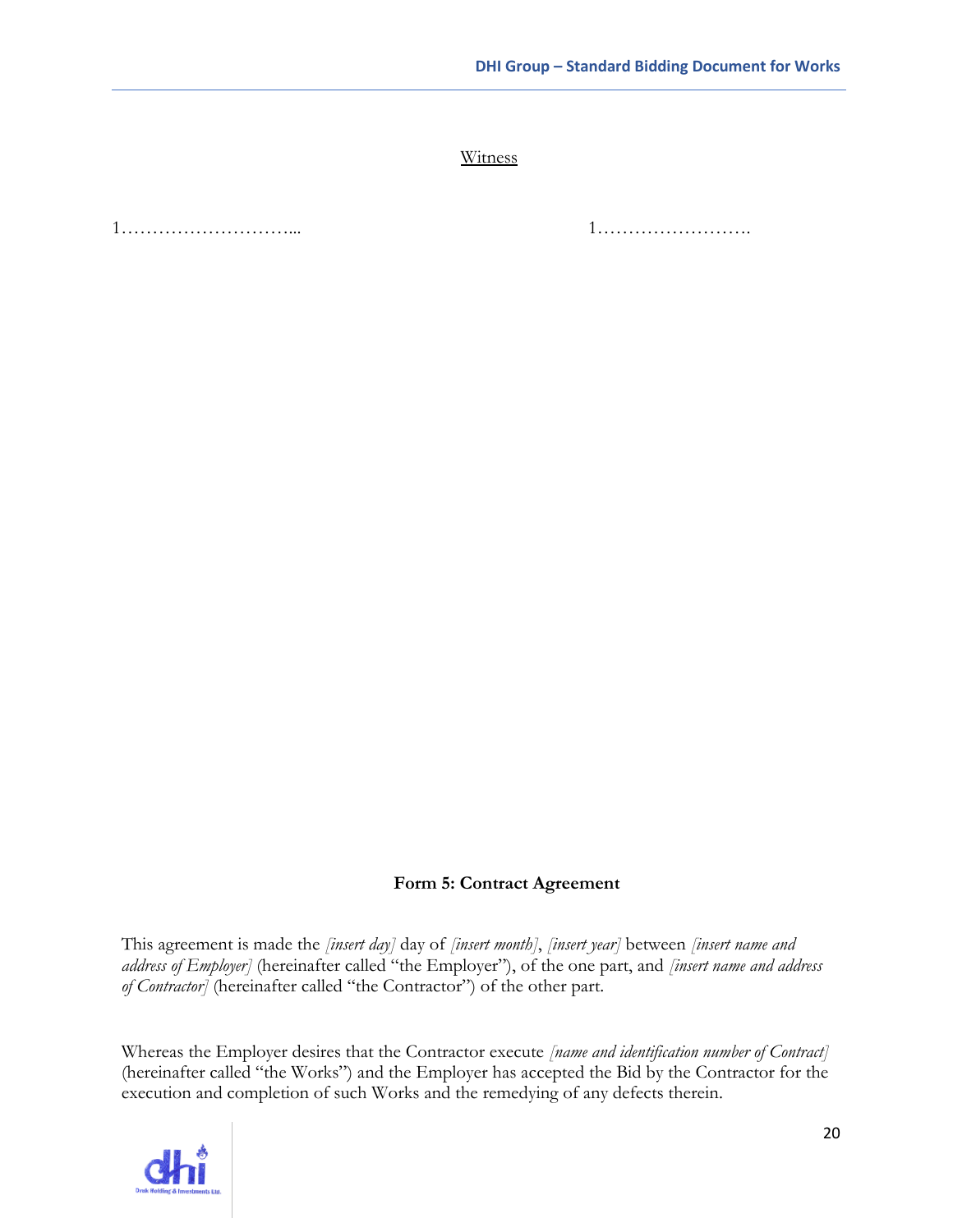The Employer and the Contractor agree as follows:

- a) In this Contract, words and expressions shall have the same meanings as are respectively assigned to them in the contract documents referred to.
- b) The following documents shall be deemed to form and be read and construed as part of this Agreement:
	- i. The Notification of Award
	- ii. The Bid Submission Form
	- iii. The addenda Nos. (*insert addenda number if any*)
	- iv. The General Conditions of Contract
	- v. The Special Conditions of Contract
	- vi. The Technical Specifications
- vii. The Drawings
- viii. The Schedules
- c) In consideration of the payments to be made by the Employer to the Contractor as hereinafter mentioned, the Contractor hereby covenants with the Employer to execute and complete the Works and remedy any defects therein in conformity in all respects with the provisions of the Contract.
- d) The Employer hereby covenants to pay the Contractor in consideration of the execution and completion of the Works and the remedying of defects therein, the Contract Price or such other sum as may become payable under the provisions of the Contract at the times and in the manner prescribed by the Contract.
- e) This Agreement shall prevail over all other Contract documents.

In Witness whereof the parties thereto have caused this Agreement to be executed on the day, month and year indicated above.

Sign & Seal of Contractor

Sign & Seal of witness of Contractor: \_\_\_\_\_\_\_\_\_\_\_\_\_\_\_\_\_\_\_\_\_\_\_\_\_\_\_\_\_\_\_\_\_\_\_\_\_\_\_\_\_\_\_\_

Sign & seal of Employer authorized representative:

\_\_\_\_\_\_\_\_\_\_\_\_\_\_\_\_\_\_\_\_\_\_\_\_\_\_\_\_\_\_\_\_\_\_\_\_

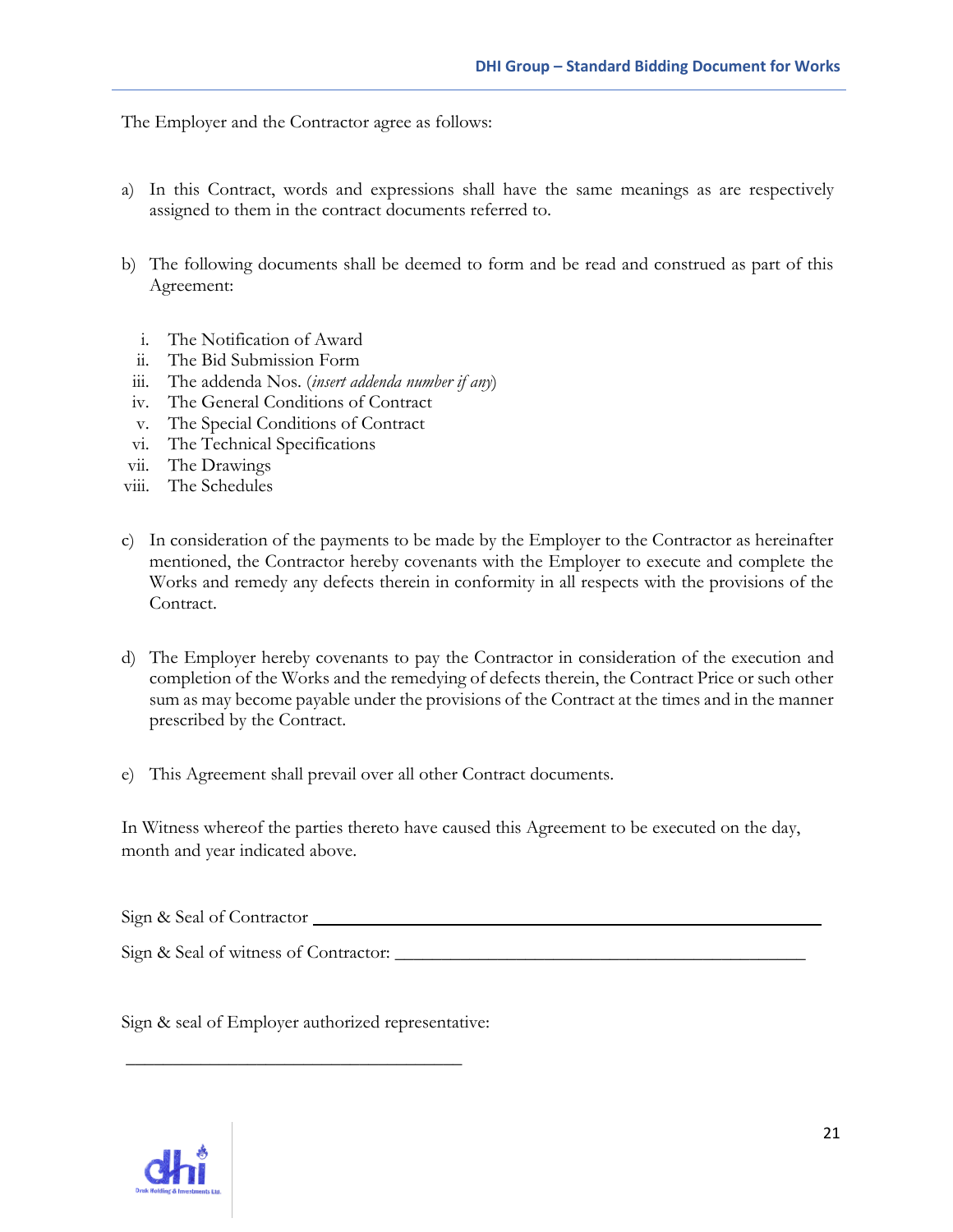Binding signature of Employer's representative's signature:

#### **Form 6- Vendor Performance Management System (VPMS) Acceptance Form –NOT APPLICABLE**

To [Employer's Name and Address]

Dear Sir/Madam,

With reference to our Bid dated........................for the work .......*[insert brief scope of Work]* ...................against NIT No........................., we hereby conform that we have read the provisions in clause 18 regarding the VPMS and we hereby agree to abide by the provisions in the VPMS or do affirm as follows: